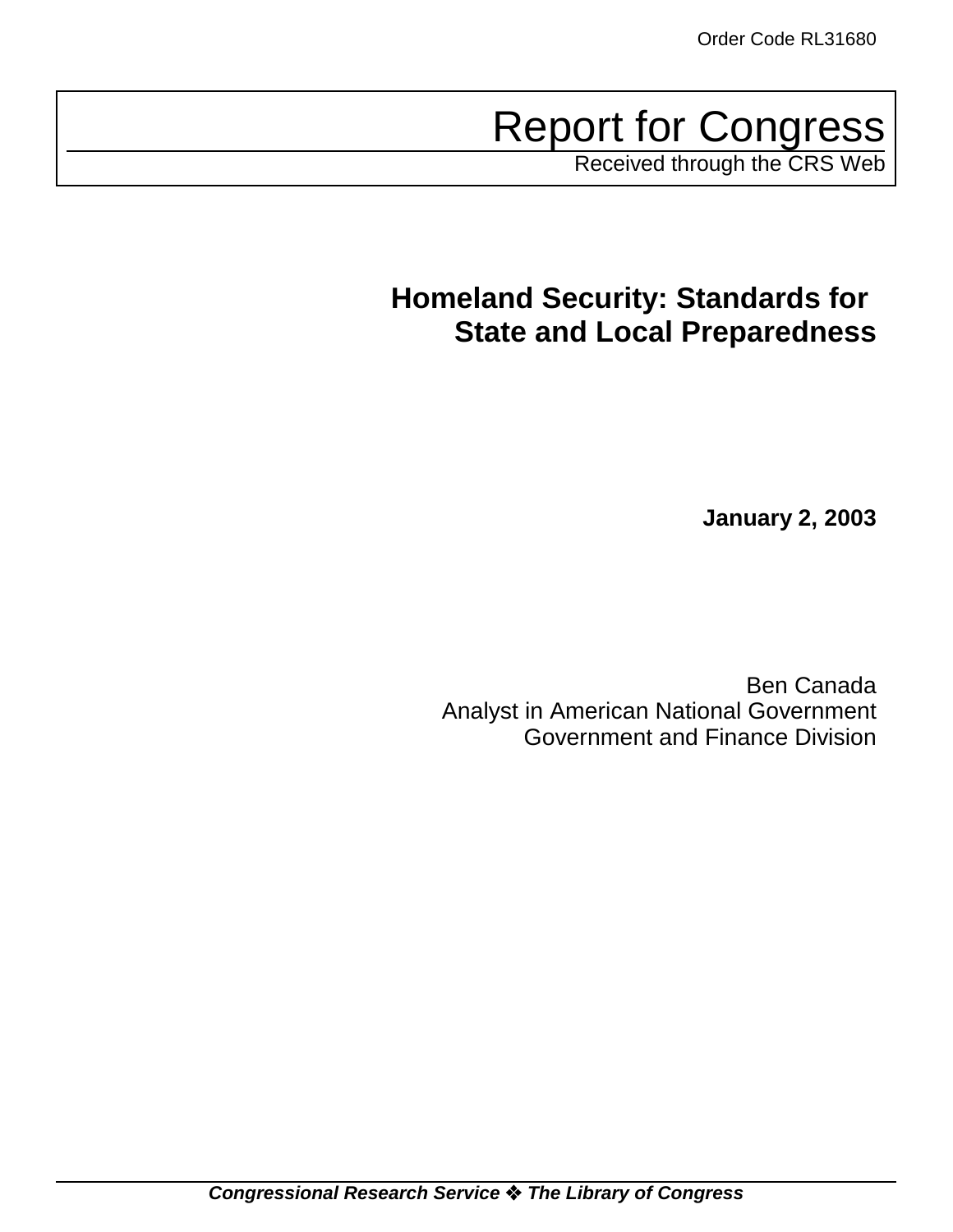# Homeland Security: Standards for State and Local Preparedness

## **Summary**

Some Members of Congress, as well Administration officials and other observers, believe that state and local governments should be held to established standards for terrorism preparedness. They argue that standards could improve the capability of first responders to deal with terrorist attacks, particularly those involving weapons of mass destruction (WMD).

Preparedness standards can be categorized by such attributes as scope, development process, and user community. They can include broad performance goals, as well as more specific operational procedures and equipment specifications. Traditionally, nongovernmental organizations develop preparedness standards, sometimes with the participation of federal agencies. Since the terrorist attacks of September 2001, however, a number of federal agencies have initiated efforts to develop preparedness standards, among which are the Federal Emergency Management Agency (FEMA), National Institute of Standards and Technology (NIST), and Center for Disease Control and Prevention (CDC).

The 107<sup>th</sup> Congress addressed the issue of preparedness standards, particularly in its debate on the Department of Homeland Security (DHS). Initial versions of the DHS bill (H.R. 5005 and S. 2452) took broad approaches, authorizing the new department to coordinate and develop standards for first responders. The Administration appeared to support such an approach in its *National Strategy for Homeland Security*. Ultimately, however, the enacted version (P.L. 107-296) took a narrower approach, instructing the department to develop standards for a limited number of functions, mostly related to emergency response equipment and technology. In addition to DHS legislation, Congress also considered preparedness standards in S. 2664, the First Responder Terrorism Preparedness Act, authorizing a proposed First Responder Initiative grant program; but it did not pass.

There are a number of policy approaches Congress could take, should it desire to address preparedness standards. Encouraging the development and implementation of standards could give states and localities discretion in adapting standards to their unique preparedness needs, but may not lead to nationwide adoption. Federal assistance could be conditioned on meeting set standards. This could prompt states and localities to satisfy standards, but could limit recipients' flexibility with federal funds. Mandatory regulations is another approach that arguably could insure adherence to set standards, but would likely raise a number of federalism issues, including unfunded mandates, preemption, and enforcement.

On the other hand, Congress might not take any action on this issue. Many observers believe that defining a baseline level of preparedness is a daunting challenge with questionable benefits. Also, some observers content that current nongovernmental and federal efforts to develop preparedness standards are sufficient to meet public safety needs.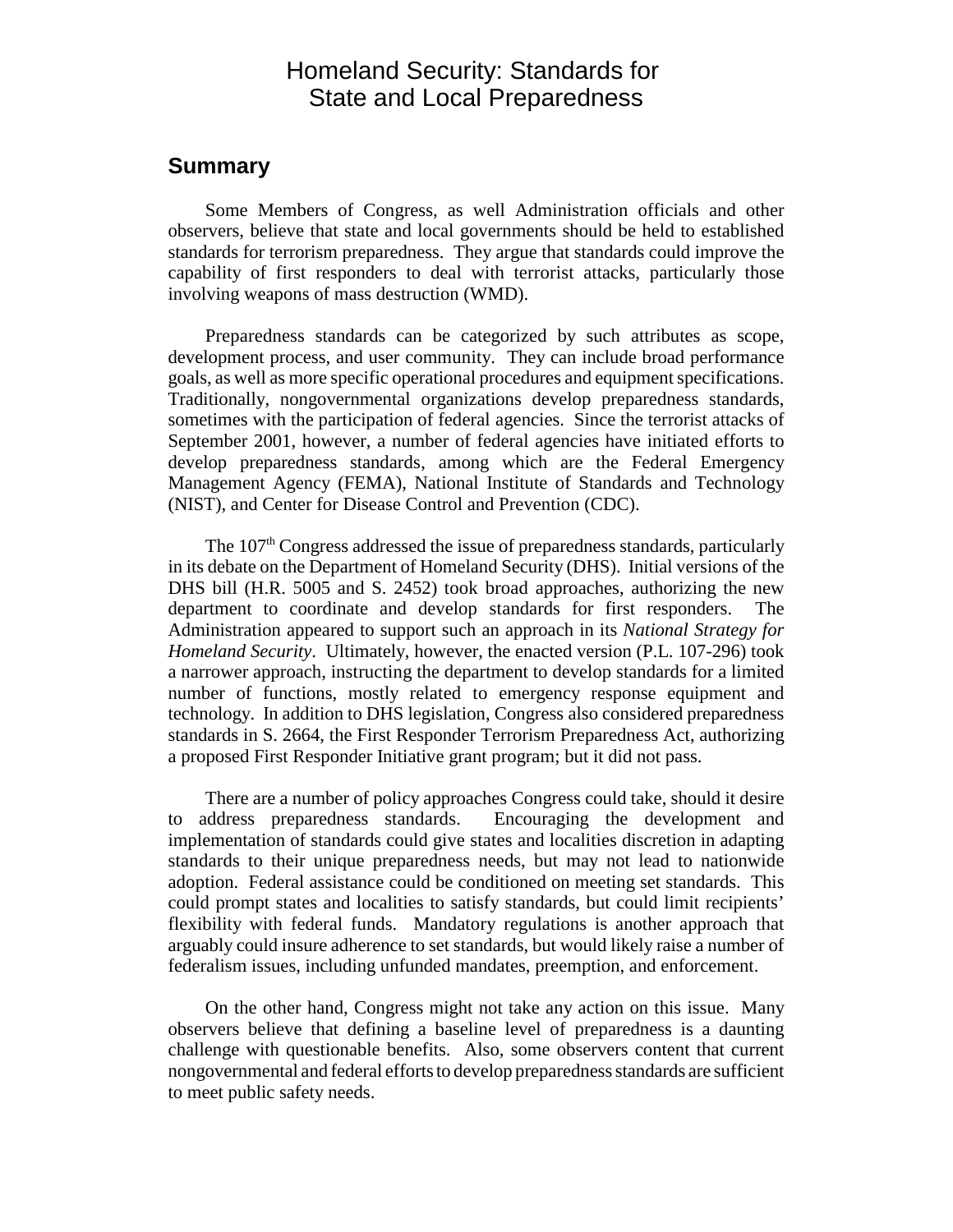# **Contents**

| Appendix: Current Standards and |
|---------------------------------|
|                                 |
|                                 |
|                                 |

Appreciation is extended to Angela Napili, CRS Information Resource Librarian, for bibliographic and research assistance.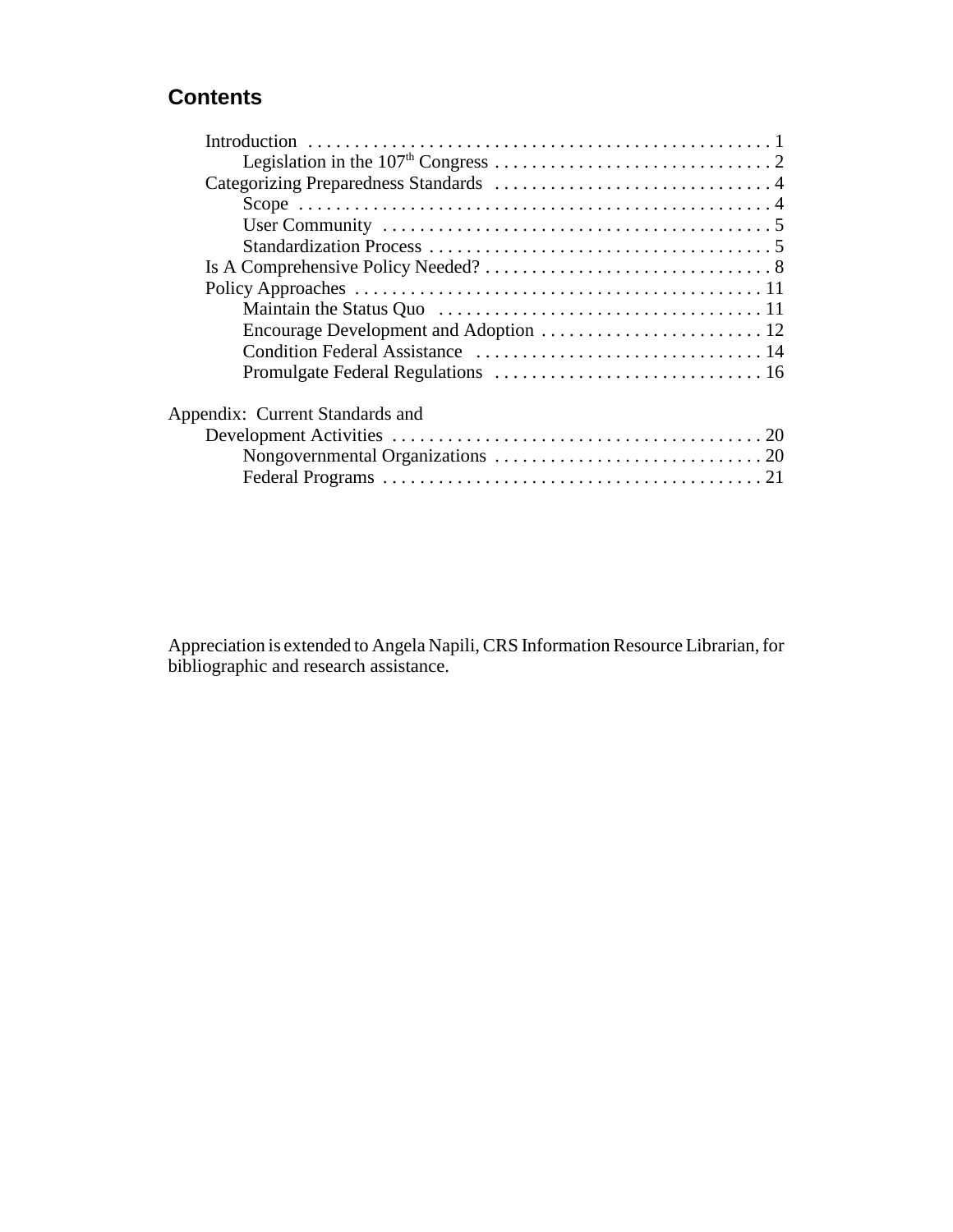# Homeland Security: Standards for State and Local Preparedness

### **Introduction**

Is the United States prepared for a terrorist attack involving a weapon of mass destruction?<sup>1</sup> How will we know when we are prepared? These are some of the many questions policy makers have been asking about the nation's homeland security efforts. State and local first responders, including law enforcement, fire service, emergency medical service, and hazardous materials personnel, are widely acknowledged as being an invaluable homeland security resource.<sup>2</sup> Their proximity insures that they almost always will be among the first to arrive at the scene of a terrorist attack. Some observers believe the implementation of standards for state and local governments can improve preparedness not only for terrorist attacks, but for all types of disasters, be they man-made or natural.

Some state and local officials have expressed a desire for national preparedness standards—authoritative rules, principles, or measures against which the quality, level, or degree of preparedness can be measured—to guide their efforts in preparing for disasters generally and for terrorist attacks in particular. Proponents argue that standards would facilitate improvements in response capability and intergovernmental coordination, help states and localities identify preparedness gaps, and promote long-term sustained preparedness. They also contend that standards could lead to a national baseline of preparedness, against which states and localities could be held accountable for achieving established goals.<sup>3</sup>

Preparedness standards could also lead to greater accountability in federal assistance programs that Congress has authorized to help states and localities better prepare for natural and man-made disasters. Since September 2001, Congress has significantly increased funding for selected programs that provide training,

<sup>&</sup>lt;sup>1</sup> For this purposes of this report, a weapon of mass destruction (WMD) is defined as chemical, biological, radiological, nuclear, or any unconventional device capable of causing mass casualties.

 $2$  Although there is arguably less consensus on whether public health personnel should be considered first responders, this report includes public health in the definition.

<sup>&</sup>lt;sup>3</sup> See Statements of Woodbury Fogg, Director, New Hampshire Office of Emergency Management and Amy E. Smithson, Henry L. Stimson Center, in U.S. Congress, House Committee on Government Reform, Subcommittee on Government Efficiency, Financial Management, and Intergovernmental Relations, *A Silent War: Are Federal, State, and Local Governments Prepared for Biological and Chemical Attacks?*, hearings, 107<sup>th</sup> Cong., 1<sup>st</sup> sess., Oct. 5, 2001.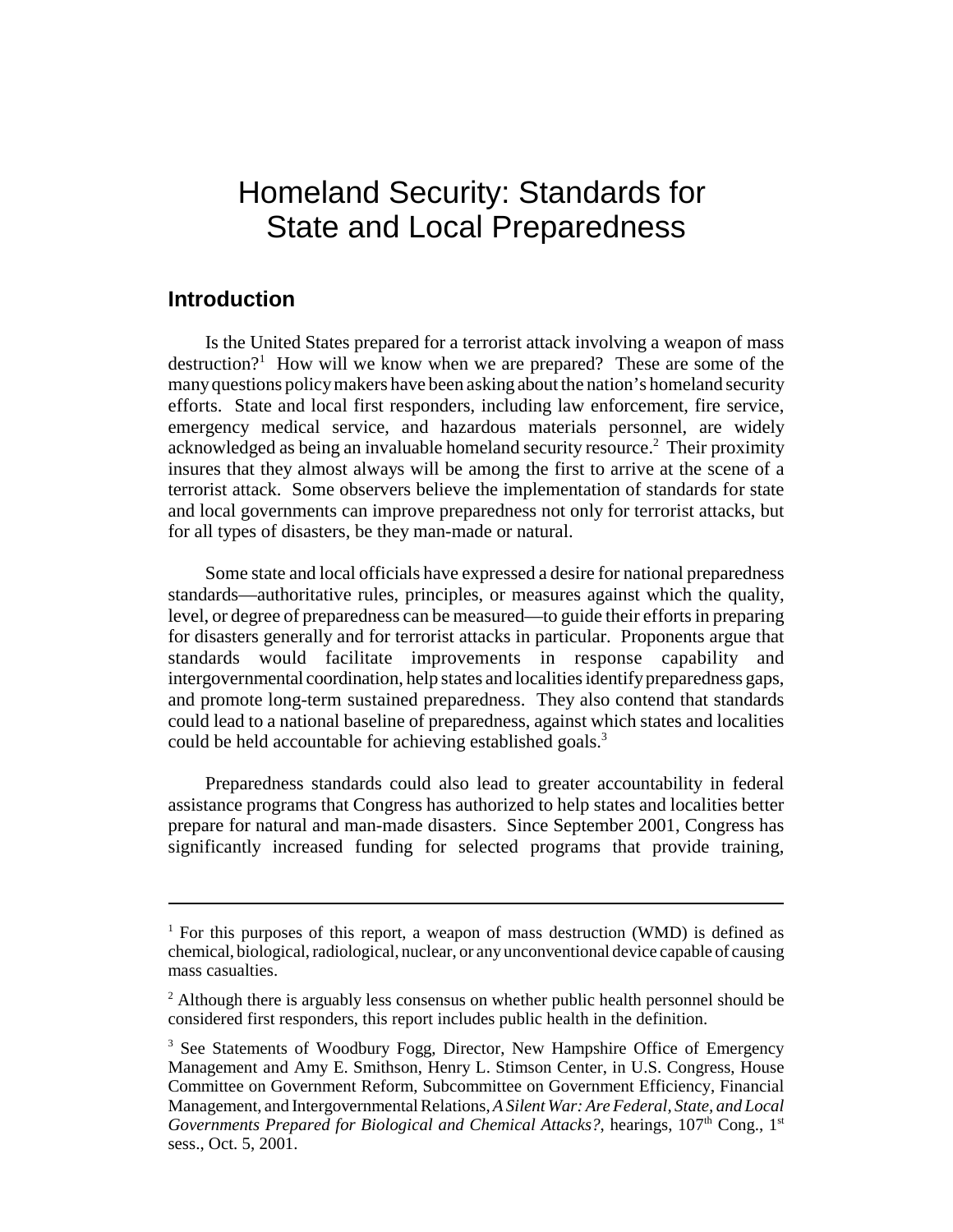equipment, and technical assistance to first responders.<sup>4</sup> In early 2002, the Bush Administration proposed a new block grant, the First Responder Initiative, that would provide funding to states and localities to prepare for weapons of mass destruction (WMD) attacks. The Administration, as well as the Senate Environment and Public Works Committee, proposed roughly \$3.5 billion for the new program.<sup>5</sup> Standards could give Congress and federal agencies a means of gauging the effectiveness of new and existing preparedness programs.

Some observers, however, believe that standards would provide limited benefits. The wide range of possible terrorist weapons and tactics, the vast number of potential targets, and the varying preparedness needs of different communities are just some of the factors that would complicate the process of defining national preparedness goals. As one analyst commented, "It is one thing to suggest that an effective homeland defense system requires a floor—a base level of protection for all citizens. But defining and securing that floor is a daunting job."6 Implementing preparedness standards could also pose a significant financial burden on states and localities and interfere with current state and local preparedness efforts.

Scope of This Report. This report identifies types of preparedness standards, describes current activities to develop these standards, and discusses policy approaches that Congress might take in addressing this issue. Arguably, standards can assist in evaluating the effectiveness of the new Department of Homeland Security, evaluating selected preparedness grant programs, and identifying weaknesses in state and local preparedness. It can also aid policymakers in evaluating an agency's compliance with the Government Performance and Results Act (GPRA), which requires federal agencies to measure their own performance.<sup>7</sup>

Legislation in the 107<sup>th</sup> Congress. Congress addressed preparedness standards during the second session of the  $107<sup>th</sup>$  Congress, particularly in its debate on the Department of Homeland Security (DHS). Initial proposals for the DHS considered by the House and Senate, including H.R. 5005 and S. 2452, would arguably have given the new department broad authority to develop preparedness standards. The introduced version of H.R. 5005 proposed the development of guidelines for state and local response to weapons of mass destruction (WMD)

<sup>4</sup> Descriptions of these and other programs are available in CRS Report RL31227, *Terrorism Preparedness: Catalog of Selected Federal Assistance Programs*, coordinated by Ben Canada.

<sup>5</sup> For more information on this proposal, see CRS Report RL31475, *First Responder Initiative: Policy Issues and Options*, by Ben Canada.

<sup>6</sup> Donald F. Kettl, "Promoting State and Local Government Performance for Homeland Security," The Century Foundation Homeland Security Project, June 2002, p. 3. Available at: [http://www.homelandsec.org/Pub\_category/pdf/state\_local\_gov\_perform.pdf], visited Oct. 29, 2002.

<sup>7</sup> P.L. 103-62; 107 Stat. 285.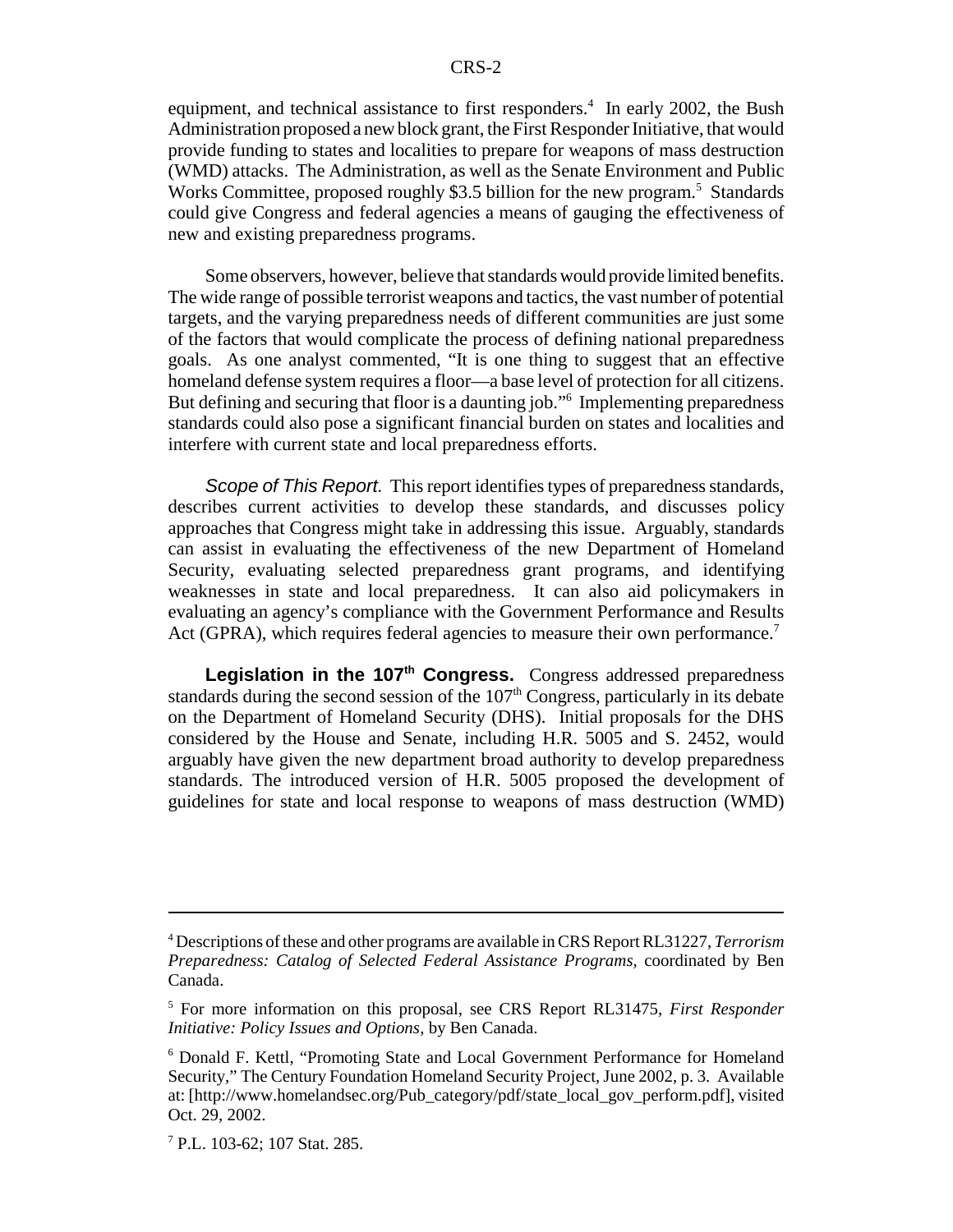incidents.8 Likewise, initial versions of S. 2452 called for the establishment of training and equipment standards.<sup>9</sup>

The Bush Administration appeared to support a broad approach to developing preparedness standards in its *National Strategy for Homeland Security*, issued in July 2002. The *Strategy* proposed that the DHS seek the "... establishment of national standards for emergency response training and preparedness." It specifically called for equipment standards, a national training program, and a certification program for first responders.<sup>10</sup>

As the House and Senate DHS bills progressed toward enactment, however, their approaches to preparedness standards began to narrow, focusing mostly on technology and equipment standards. For example, the enacted version of the bill (P.L. 107-296) instructs the Homeland Security Institute to identify instances in which common standards could improve the usefulness of equipment used by first responders.11 It also instructs the Emergency Preparedness and Response division to develop standards for Nuclear Incident Response Teams.<sup>12</sup> The Act also creates within the Justice Department an Office of Science and Technology charged with developing performance standards for technology used by state and local law enforcement.<sup>13</sup>

The 107th Congress also addressed preparedness standards in other homeland security bills. In October 2002, the Senate Environment and Public Works Committee reported the First Responders Terrorism Preparedness Act (S. 2664), which would establish the proposed First Responder Initiative grant program, and would authorize the Federal Emergency Management Agency (FEMA) to develop preparedness standards. The bill instructed FEMA to "establish clearly defined standards and guidelines for Federal, State, tribal, and local government terrorism preparedness and response." It specifically called for standards in such functional areas as training, interoperable communications systems, and response equipment.<sup>14</sup> This bill, however, was not considered by the full Senate and no parallel bill was introduced in the House.

A limited number of other bills introduced in the  $107<sup>th</sup>$  Congress addressed preparedness standards. These bills generally addressed one specific aspect of emergency preparedness, including the following:

 $8$  H.R. 5005 (introduced at the request of the Administration, June 2002), sec. 301(4).

 $9^9$  S. 2452 (as introduced, May 2002), sec. 103(a)(3)(F).

<sup>&</sup>lt;sup>10</sup> Office of Homeland Security, *National Strategy for Homeland Security*, (Washington: July 2002), pp. 44-45, 54. Available at [http://www.whitehouse.gov/homeland/book/ nat\_strat\_hls.pdf], visited Oct. 17, 2002.

<sup>&</sup>lt;sup>11</sup> P.L. 107-296, sec. 312(c)(4).

 $12$  P.L. 107-296, 502(2)(A).

 $13$  P.L. 107-296, sec. 232(b)(3). The Act also contains numerous provisions pertaining to information security standards, which are beyond the scope of this report.

<sup>&</sup>lt;sup>14</sup> S. 2664 (as reported), sec. 616(c)(2), 616(c)(5), and 616(c)(6).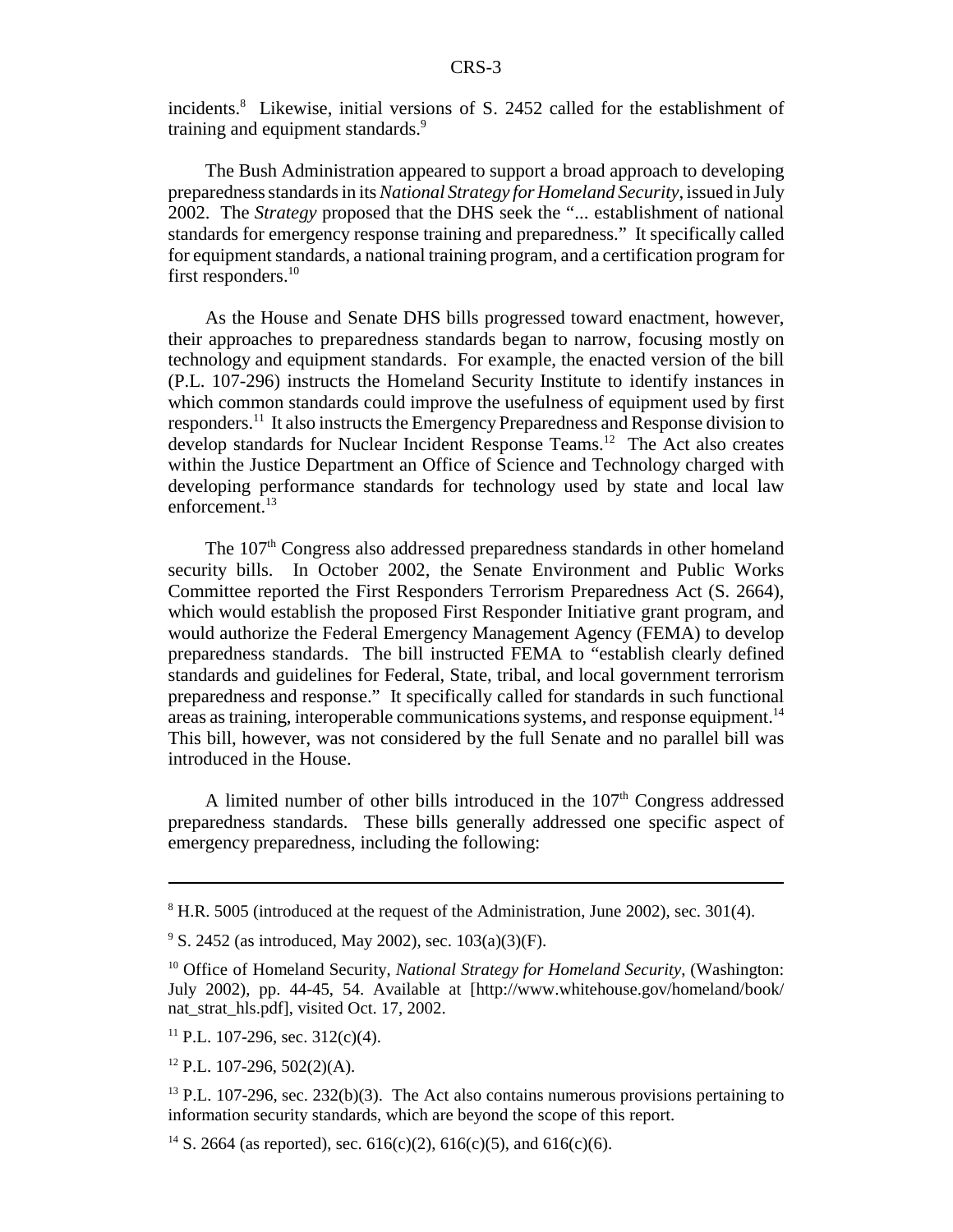- ! H.R. 3176—established protocols for responding to public health emergencies;
- ! H.R. 5441—proposed the development of terrorism preparedness standards, including training and response capability;
- ! H.R. 5461—established standards for regional response plans; and,
- ! S. 2862—promoted the development of firefighting technology standards.<sup>15</sup>

## **Categorizing Preparedness Standards**

Standards can be categorized by a number of attributes. This report analyzes standards by three selected attributes that are relevant to emergency preparedness: scope, standardization process, and user community. These categories are not mutually exclusive, and a particular standard may fall into more than one category.

**Scope.** Standards can be established at a *macro* or *micro* level. Macro-level standards are broad performance goals or benchmarks for a state or locality to satisfy. In the context of emergency preparedness, macro-level standards could establish performance goals or capability levels for states and localities to achieve and maintain. Some examples might resemble the following:

- ! States will establish and periodically exercise state-wide mutual aid agreements;
- ! State and local hazardous materials response teams will develop the capacity to effectively respond to WMD attacks; or,
- ! Local first responders will achieve an "awareness" level of training to respond to weapons of mass destruction.<sup>16</sup>

Micro-level standards are specific operational procedures, training competencies, or equipment specifications that state and local responder units and first responders themselves must satisfy. There are numerous examples of microlevel standards for first responders (see the Appendix for examples). Nongovernmental organizations, federal agencies, and even state and local governments, have developed and implemented standards for a wide range of response functions (*e.g.*, response planning, training, personal protective equipment), and for many responder groups (*e.g.*, firefighters, emergency medical service, law enforcement, hazardous materials response). Some specific examples are the National Fire Protection Association (NFPA) standards for responding to hazardous materials incidents, including:

! NFPA 471—Recommended Practice for Responding to Hazardous Materials Incidents;

<sup>&</sup>lt;sup>15</sup> The Senate Committee on Commerce, Science, and Transportation reported S. 2862, the "Firefighting Research and Coordination Act," on Nov. 18, 2002.

<sup>16</sup> Adapted from Eric V. Larson and John E. Peters, *Preparing the U.S. Army for Homeland Security* (Washington: RAND, 2001), pp. 59, 287. Available at: [http://www.rand.org/publications/MR/MR1251], visited Aug. 15, 2002.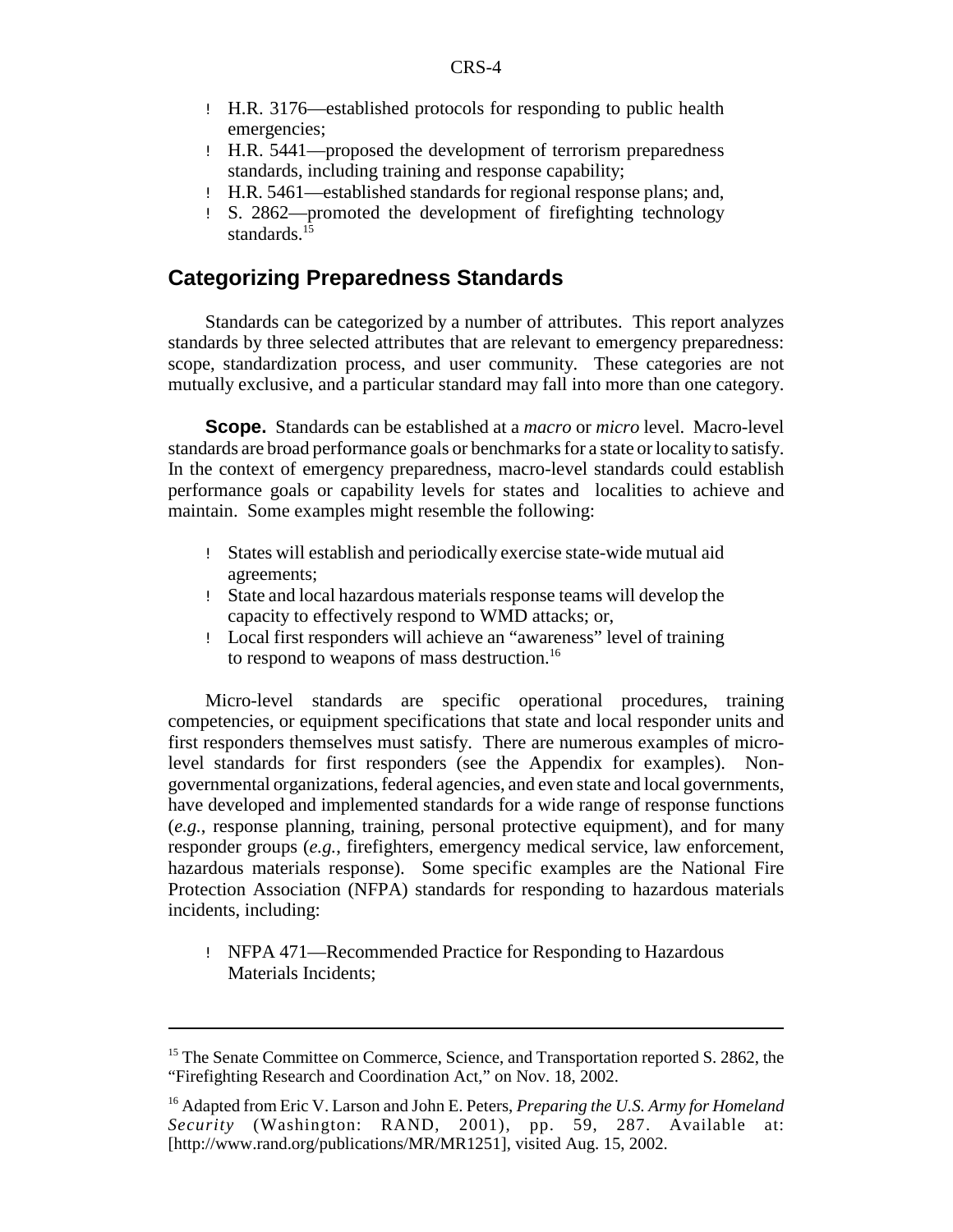- ! NFPA 472—Professional Competence of Responders to Hazardous Materials Incidents; and,
- ! NFPA 1994—Protective Ensembles for Chemical/Biological Terrorism Incidents.17

**User Community.** Standards may also be categorized by the particular first responder community to which they apply. Since the terrorist attacks of September 2001, a number of observers have offered their views on which public safety communities constitute "first responders." The Homeland Security Act of 2002 used the term "emergency response provider," defining it as "... federal, state, and local public safety, law enforcement, emergency response, emergency medical (including hospital emergency facilities), and related personnel, agencies, and authorities.<sup>"18</sup>

Some observers suggest that there should be no single definition of "first responder." Instead, they prefer a flexible approach to identifying public safety communities as first responders, arguing that the nature of the perceived threat, or the consequences of a disaster, will determine what resources are needed. A flexible definition may be suitable for federal preparedness programs, as the Senate Environment and Public Works Committee indicated in its report on the First Responder Terrorism Preparedness Act of 2002:

There is broad consensus that any definition of first responders must include fire, emergency medical service, and law enforcement personnel. As FEMA implements the [First Responder Initiative], the Agency may need some flexibility to expand the definition of first responders to meet the needs of all constituents.19

Some observers suggest that, in the context of WMD incidents, public health and public works personnel should also be considered first responders. While preparedness standards can be categorized by user community, many standards, such as those for communications equipment and personal protective equipment, may apply to *all* users. Broad performance goals (macro-level standards) could also apply to all first responders, or to a governmental unit in general.

**Standardization Process.** At least three different processes can be used to develop standards—de facto process, voluntary consensus process, and regulatory process. Each process is a potential means of developing preparedness standards, and each has potential costs and benefits.

De Facto Process. This is not a structured development process, but, rather, a process that occurs through daily field operations. *De facto* standards in emergency

 $17$  Also see NFPA 473 and 1951. NFPA codes relating to hazardous materials response are available free of charge at: [http://www.nfpa.org/Codes/CodesandStandards/ HazMat/HazMat.asp], visited Oct. 29, 2002.

<sup>&</sup>lt;sup>18</sup> P.L. 107-296, sec. 2(6).

<sup>19</sup> U.S. Congress, Senate Committee on Environment and Public Works, *First Responder Terrorism Preparedness Act of 2002*, report to accompany S. 2664,  $107<sup>th</sup>$  Cong.,  $2<sup>nd</sup>$  sess., S.Rept. 107-295 (Washington: GPO, Oct. 2002), p. 5.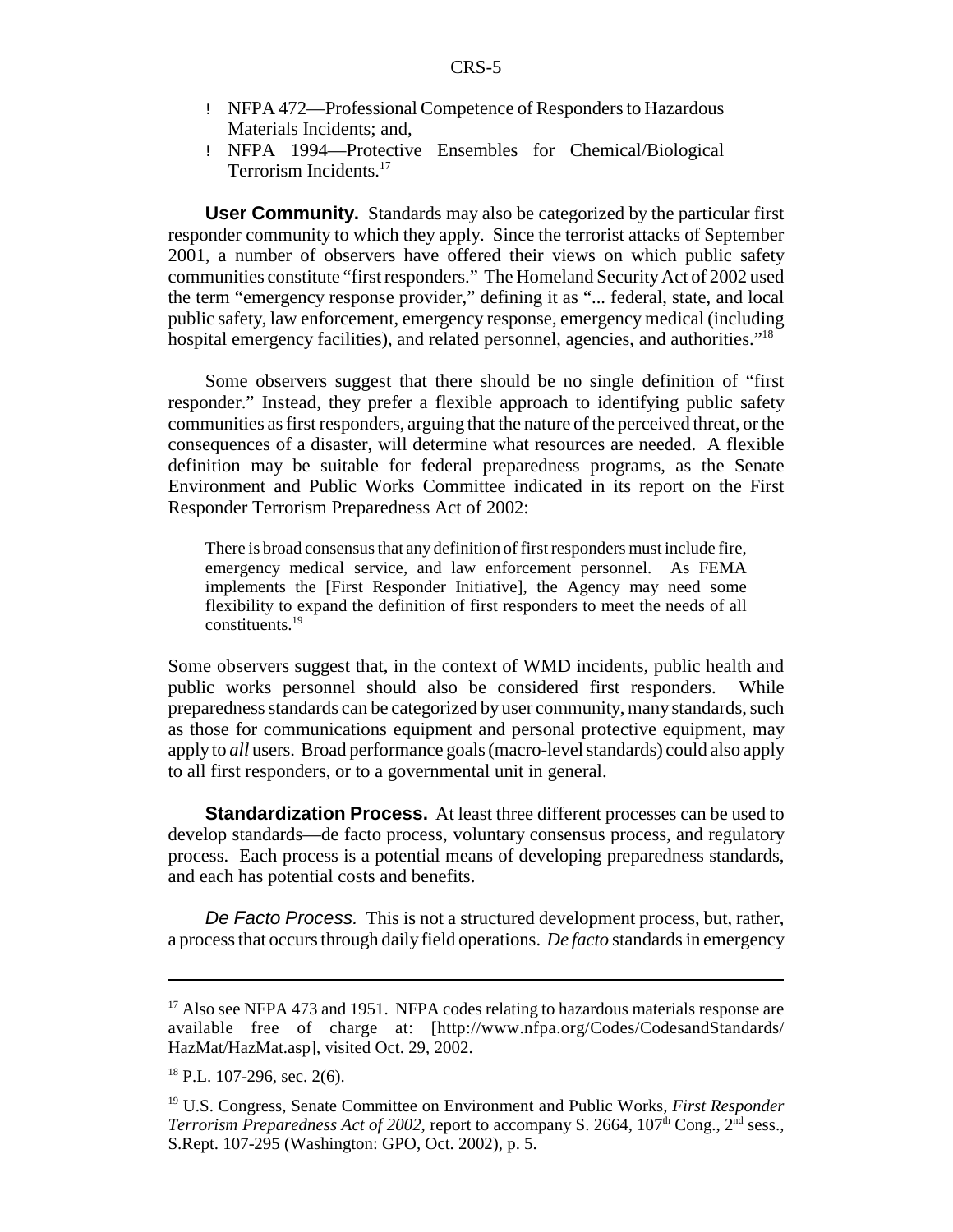management can develop when first responders, based on their experience and interaction with other responders, gradually adopt a specific operational procedure, training competency, or equipment specification. Relying on *de facto* standards allows states and localities much discretion in developing and implementing standards that meet their unique needs. Reliance on operational experience can fail, however, when appropriate standards are not developed in a timely manner, or in a manner consistent with formal development processes. This could result from lack of information, costly development, or minimal perceived benefit.<sup>20</sup>

Voluntary Consensus Process. Most preparedness standards are developed through the voluntary consensus process, which typically uses a structured development process that involves a range of stakeholders. Many nongovernmental organizations, including the National Fire Protection Association (NFPA), use this process to play a significant role in developing preparedness standards. Federal agencies, such as FEMA and the National Institute of Standards and Technology, traditionally participate in voluntary consensus processes, and when appropriate, may seek to coordinate the development of preparedness standards. (See Appendix)

Congress endorsed the voluntary consensus process in the National Technology Transfer Advancement Act of 1995. The Act states that, "To the extent practicable, all Federal agencies and departments shall use, for procurement and regulatory applications, standards that are developed or adopted by voluntary consensus standards bodies."<sup>21</sup> The Act also instructs federal agencies to participate in standards development activities of voluntary consensus organizations.

Standards development organizations generally seek to incorporate principles of due process into the standards development process. Such principles commonly include openness, balanced participation by stakeholders, consideration of views and opinions, written procedures, and an appeals process. The American National Standards Institute (ANSI) advocates these principles in its recommended procedures for standards development, which many standards development organizations follow.<sup>22</sup> Research has shown that the voluntary consensus process can be effective when the standards development organization obtains high participation from stakeholders and facilitates communication among participants. Lack of participation, or lack of measurable benefits form participation in standards setting, can detract from this approach. Standards development organizations must also adhere to due process principles, otherwise, they might lose support of their members<sup>23</sup>

<sup>20</sup> U.S. Congress, Office of Technology Assessment, *Global Standards: Building Blocks for the Future*, TCT-512 (Washington: GPO, March 1992), pp. 101-103.

<sup>&</sup>lt;sup>21</sup> P.L. 104-113, sec. 12(d)(1); 110 Stat. 783.

<sup>22</sup> American National Standards Institute, *ANSI Procedures for the Development and Coordination of American National Standards* (New York: Jan. 2002), pp. 1-8. Available at: [http://www.ansi.org/public/library/std\_proc/default.htm], visited on Oct. 29, 2002.

<sup>23</sup> Office of Technology Assessment, *Global Standards*, pp. 104.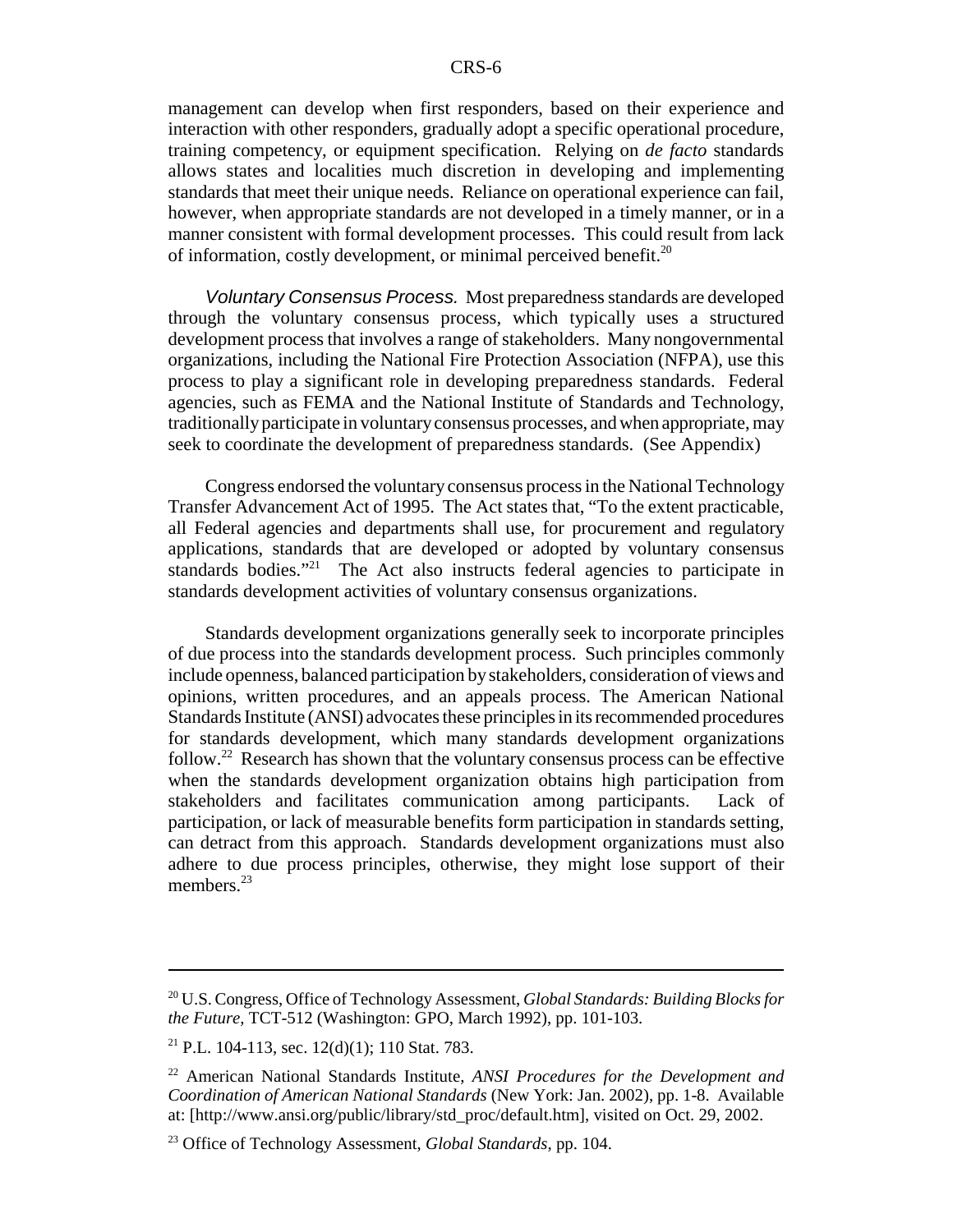Regulatory Process. Where authority exists, federal, state, or local governments may employ a regulatory process to develop and implement standards in selected functional areas. Governments may use this approach when other standardization processes are not progressing in a timely manner, or if existing standards are not adequate. When federal agencies seek to develop standards, they must meet or exceed statutory requirements for public review and comment.<sup>24</sup> The Hazardous Waste Operations and Emergency Response standard (HAZWOPER) is an example of a federally mandated standard for first responders (see summary below). The Occupational Safety and Health Administration (OSHA) and the Environmental Protection Agency (EPA) promulgated the regulations for HAZWOPER, specifying training competencies for personnel responding to a hazardous materials incident.

The regulatory process can facilitate widespread implementation of standards, since regulatory agencies have legal authority to enforce them. When promulgating regulations, federal agencies sometimes reference or adopt voluntary standards, thus making them mandatory. HAZWOPER, for example, contains several references to NFPA standards for response to hazardous materials incidents. Adopting voluntary consensus standards for regulatory purposes can arguably lead to greater acceptance and implementation. On the other hand, this process may be ineffective if the regulatory agency dominates the standards setting process, if stakeholders believe they have been excluded, if administrative processes are cumbersome, or if public goals are not achieved. Regulatory standards may also lose legitimacy over time if not adequately updated, or if public interest shifts.<sup>25</sup>

<sup>&</sup>lt;sup>24</sup> Most procedures for regulatory activity are established in the Administrative Procedure Act and Executive Order 12866. Federal regulation setting is discussed in CRS Report RL31207, *Federal Regulatory Reform: An Overview*, by Gary L. Galemore.

<sup>25</sup> Office of Technology Assessment, *Global Standards*, pp. 104-105.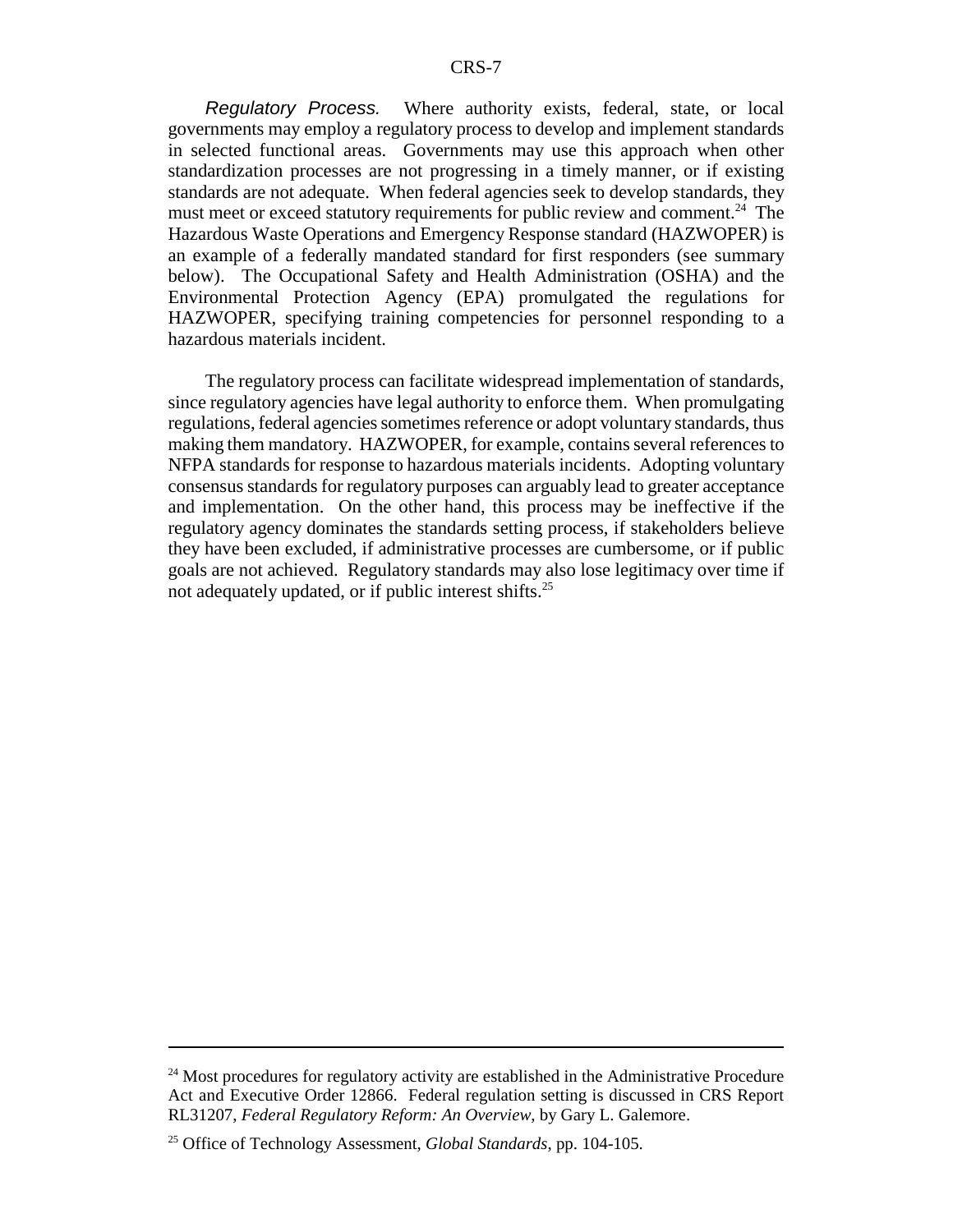#### **Overview of the HAZWOPER Standard**

The Hazardous Waste Operations and Emergency Response standard (HAZWOPER) is a federal regulation issued by the Occupational Safety and Health Administration (OSHA) that specifies standards for public safety personnel responding to a hazardous materials incident. Congress directed OSHA to develop the regulation in Title I of the Superfund Amendments and Reauthorization Act of 1986 (SARA, P.L. 99-499). Congress originally authorized the development of the standard in Title I of the Comprehensive Environmental Response Compensation Liability and Recovery Act of 1980 (CERCLA, 42 U.S.C. 9601). After some years, however, Congress found OSHA's actions on the issue of hazardous materials response to be insufficient, and, thus, called for the standard in 1986.

HAZWOPER, which took effect in March 1990, addresses several elements of hazardous materials response. For example, it identifies necessary elements of an emergency response plan, such as lines of authority, site security, and evacuation. It also establishes different levels of training competency, such as Awareness, Operations, Technician, Specialist, and Incident Commander. Regulations specify the gradually increasing knowledge, skills, and abilities the responder must possess at each level. HAZWOPER also sets standards for personal protective equipment, decontamination, refresher training, and medical surveillance of first responders.

A number of HAZWOPER provisions were based on NFPA standards for hazardous materials response. The HAZWOPER standard has served as the basis of some federal agencies' response practices, including the Environmental Protection Agency and the U.S. Coast Guard.

*Source:* 29 CFR 1910.120; U.S. Department of Labor, Occupational Safety and Health Administration, "Inspection Procedures for the Hazardous Waste Operations and Emergency Response Standard," CPL 2-2.59A (Washington: April, 1998).

### **Is A Comprehensive Policy Needed?**

A comprehensive federal policy on preparedness standards could address at least two issues. First, it could address the development and maintenance of preparedness standards that meet national preparedness goals. Second, it could promote state and local adoption of standards.

Development and Maintenance. A number of observers have cited the lack of performance goals (macro-level standards) for state and local preparedness as a major obstacle to better preparing the nation for terrorism. Observers have frequently cited a 2000 study by Richard Falkenrath, which argues,

This lack of broad but measurable objectives is unsustainable. It deprives policymakers of the information they need to make rational resource allocations, and renders program managers unable to measure genuine progress. It also suggests endlessly escalating program expenditures, since there is no logical end point to a process whose only goal is to improve from current standing.<sup>26</sup>

<sup>&</sup>lt;sup>26</sup> Richard A. Falkenrath, "The Problems of Preparedness: Challenges Facing the U.S. Domestic Preparedness Program," ESDP Discussion Paper ESDP-2000-05, John F. Kennedy School of Government, Harvard University, Dec. 2000, p. 15, available at: (continued...)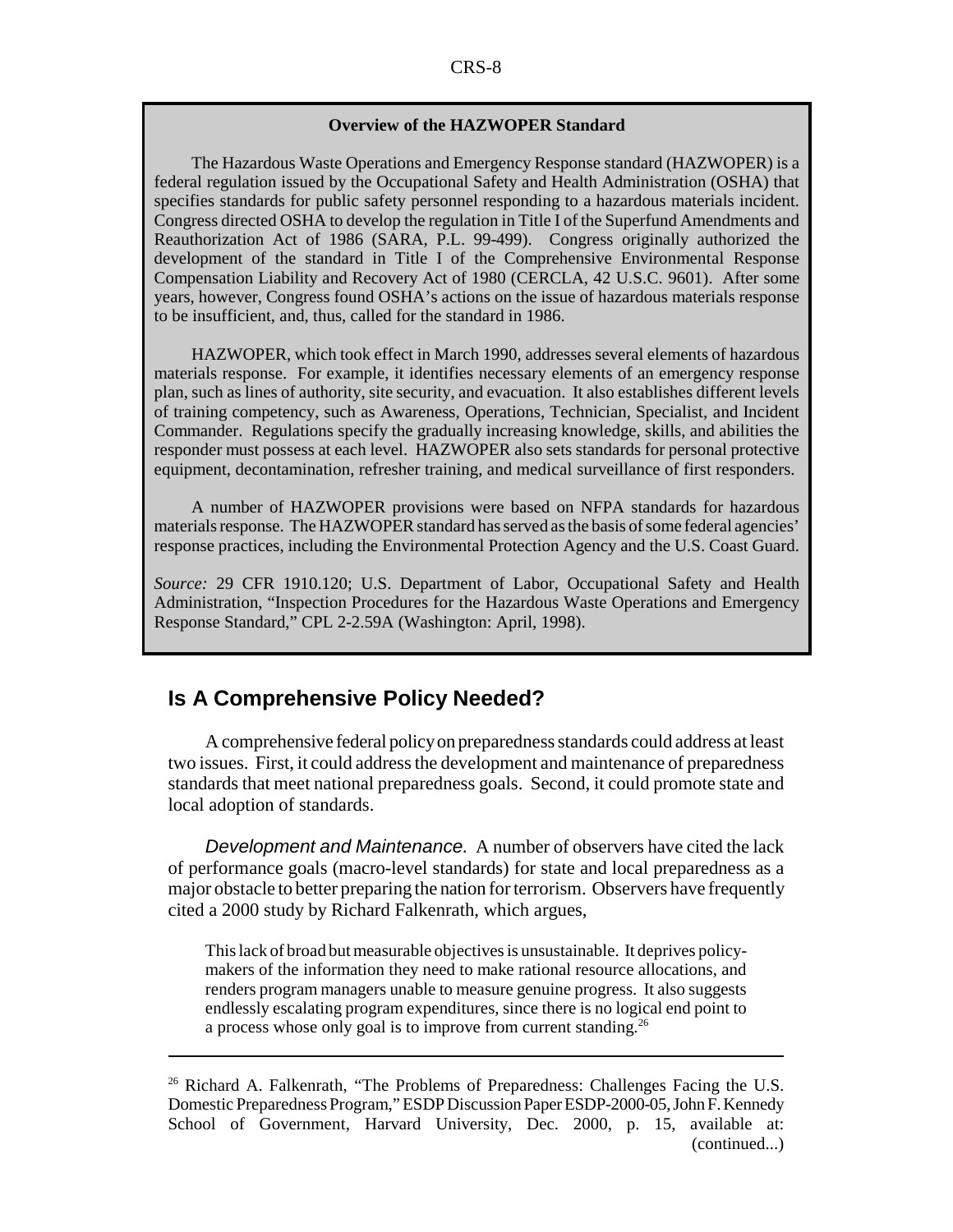In December 2002, the Gilmore Commission echoed this argument, stating that the federal government must develop a comprehensive approach to measuring the preparedness of states and localities. The commission's fourth annual report stated that "... without a comprehensive approach to measuring how well we are doing with the resources being applied at any point in time, there will be very little prospect for answering the question 'How well prepared are we?'"<sup>27</sup>

Currently, there is a wide array of micro-level standards for general emergency preparedness. An argument could be made that the current array of standards, developed mostly by nongovernmental organizations, is sufficient to meet the preparedness needs of states and localities. Many of these existing standards may be modified to apply to terrorism preparedness, including standards for incident command, response to hazardous materials incidents, and some personal protective equipment.<sup>28</sup> While a significant number of preparedness standards exist, many observers argue that new standards must be developed to address the potential scale, duration, and range of hazards presented by terrorist threats.<sup>29</sup> For example, they have called for standards for WMD response plans, WMD response simulations and exercises, interoperable communications infrastructure, bioterrorism preparedness activities, and response equipment.<sup>30</sup> (See the Appendix for an overview of existing standards and development activities.)

Neither the federal government, nor the nongovernmental sector presently has a comprehensive, consolidated program for developing new preparedness standards. Rather, efforts to develop standards are dispersed among a number of nongovernmental organizations and federal agencies. Since the attacks of September 2001, several observers have identified existing standards as applicable to terrorism preparedness, or begun developing new standards to address concerns about WMD attacks. Nearly all nongovernmental and federal efforts focus on developing micro-

 $26$  (...continued)

<sup>[</sup>http://ksgnotes1.harvard.edu/BCSIA/ESDP.nsf/www/Research]. Also see generally, Kettl, "Promoting State and Local Government Performance for Homeland Security."

 $27$  Advisory Panel to Assess Domestic Response Capabilities for Terrorism Involving Weapons of Mass Destruction (Gilmore Commission), *Fourth Annual Report to The President and The Congress*, Dec. 2002, p. 37. Available at: [http://www.rand.org/nsrd/ terrpanel/], visited Dec. 17, 2002.

<sup>28</sup> See National Institute of Environmental Health Sciences, *Learning from Disasters: Weapons of Mass Destruction Preparedness Through Worker Training*, report of a National Technical Workshop, (Washington: April 2002), p. 39. Available at: [http://wetp.org/oldchfiles/ awardee\_mtgs/spring02/WMDreport.pdf], visited Oct. 29, 2002.

<sup>29</sup> Brian A. Jackson, *et. al., Protecting Emergency Responders: Lessons Learned from Terrorist Attacks*, RAND Science and Technology Policy Institute (Arlington: 2002), p. 5. Available at: [http://www.rand.org/publications/CF/CF176/], visited Dec. 17, 2002.

<sup>&</sup>lt;sup>30</sup> Ronald D. Fricker, Jr., Jerry O. Jacobson, and Lois M. Davis, "Measuring and Evaluating" Local Preparedness for a Chemical or Biological Terrorist Attack," RAND Issue Paper, 2002, available at: [http://www.rand.org/publications/IP/IP217/]; U.S. General Accounting Office, *Homeland Security: Effective Intergovernmental Coordination is Key to Success*, GAO report GAO-02-1011T (Washington: GPO, Aug. 2002), pp. 13-15; "Safeguards lacking for emergency equipment," *Consumer Reports*, Jan. 2003. p. 10.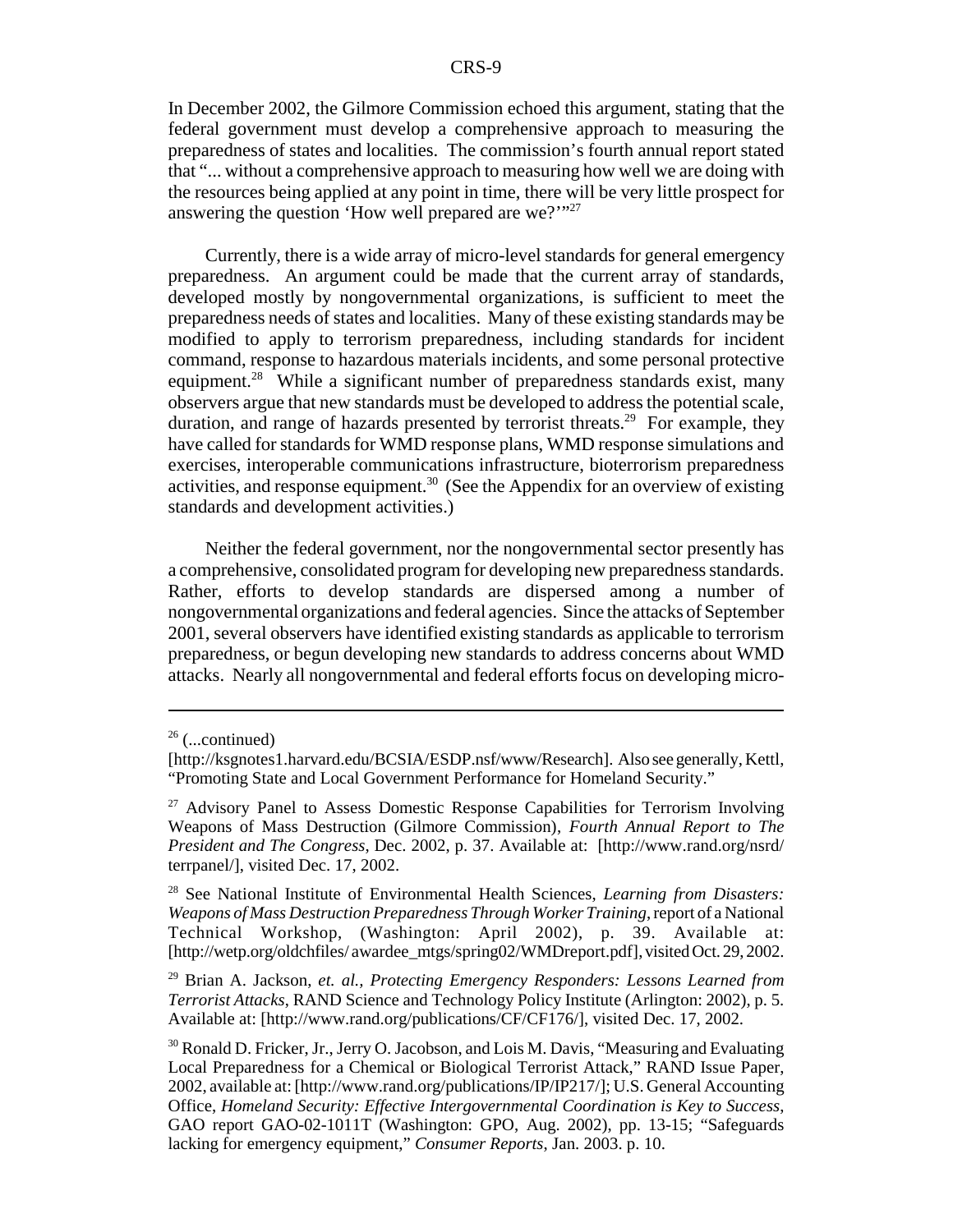level standards, such as training competencies and equipment specifications (see Appendix).

Adoption. In addition to addressing standards development, a federal policy could also address state and local adoption of preparedness standards. On the one hand, encouraging or requiring adoption of standards could lead to long-term sustained preparedness. An independent study sponsored by the Council on Foreign Relations concluded that, as of one year after the September 2001 attacks, public emphasis on terrorism preparedness was decreasing. The report asserted that current homeland security initiatives were "reactive" and encouraged the federal government to take a proactive approach to preparedness.<sup>31</sup> Some observers believe state and local adoption of preparedness standards should be part of such an approach, since they could lead to institutionalized and sustained preparedness. As one congressional witness testified,

The prerequisite for institutionalization is standards, and all of the response disciplines—fire, police, EMS, hospital care providers—expressed an abundance of frustration over the absence of standards and protocols to guide them. Standards command the attention of rescue and healthcare personnel because they are the backbone of accountability. $32$ 

On the other hand, a federal policy on preparedness standards might limit state and local ability to experiment with different approaches to emergency preparedness. Depending on the policy, states and localities could have difficulty achieving set standards or adapting federal resources to meet their needs. Establishing a federal policy would also likely require Congress and federal agencies to periodically reexamine the policy. If this were not done in a timely manner, the policy could cease to be effective in preparing states and localities for terrorism and other disasters.

All-Hazards Approach. A comprehensive federal policy on preparedness standards could also affect the traditional "all-hazards" approach to emergency management.<sup>33</sup> This approach, advocated by state and local officials, as well as FEMA, stresses using existing institutions and plans to respond to *all* disasters, including acts of terrorism. $34$  Some policy makers and observers have expressed concern that since the terrorist attacks of September 2001, federal emergency

<sup>31</sup> Council on Foreign Relations, *America Still Unprepared—America Still in Danger*, Report of an Independent Task Force (New York: Oct. 2002), pp. 12-16, 36.

<sup>&</sup>lt;sup>32</sup> Statement of Amy Smithson, Henry L. Stimson Center, in House Committee on Government Reform, hearings , Oct. 5, 2001. Also see Amy Smithson and Leslie-Anne Levy, *Ataxia: The Chemical and Biological Terrorism Threat and the U.S. Response* (Washington: Henry L. Stimson Center, Oct. 2000), p. 301.

<sup>33</sup> For more information on the "all-hazards" approach, see CRS Report RL31670, *Transfer of FEMA to the Department of Homeland Security: Issues for Congressional Oversight*, by Keith Bea; and CRS Report RL31490, *Department of Homeland Security: State and Local Preparedness Issues*, by Ben Canada.

<sup>34</sup> U.S. Federal Emergency Management Agency, *Guide for All-Hazard Emergency Operations Planning*, SLG-101, (Washington: Sept. 1996), p. iii. Available at: [http://www.fema.gov/rrr/gaheop.shtm], visited Oct. 22, 2002.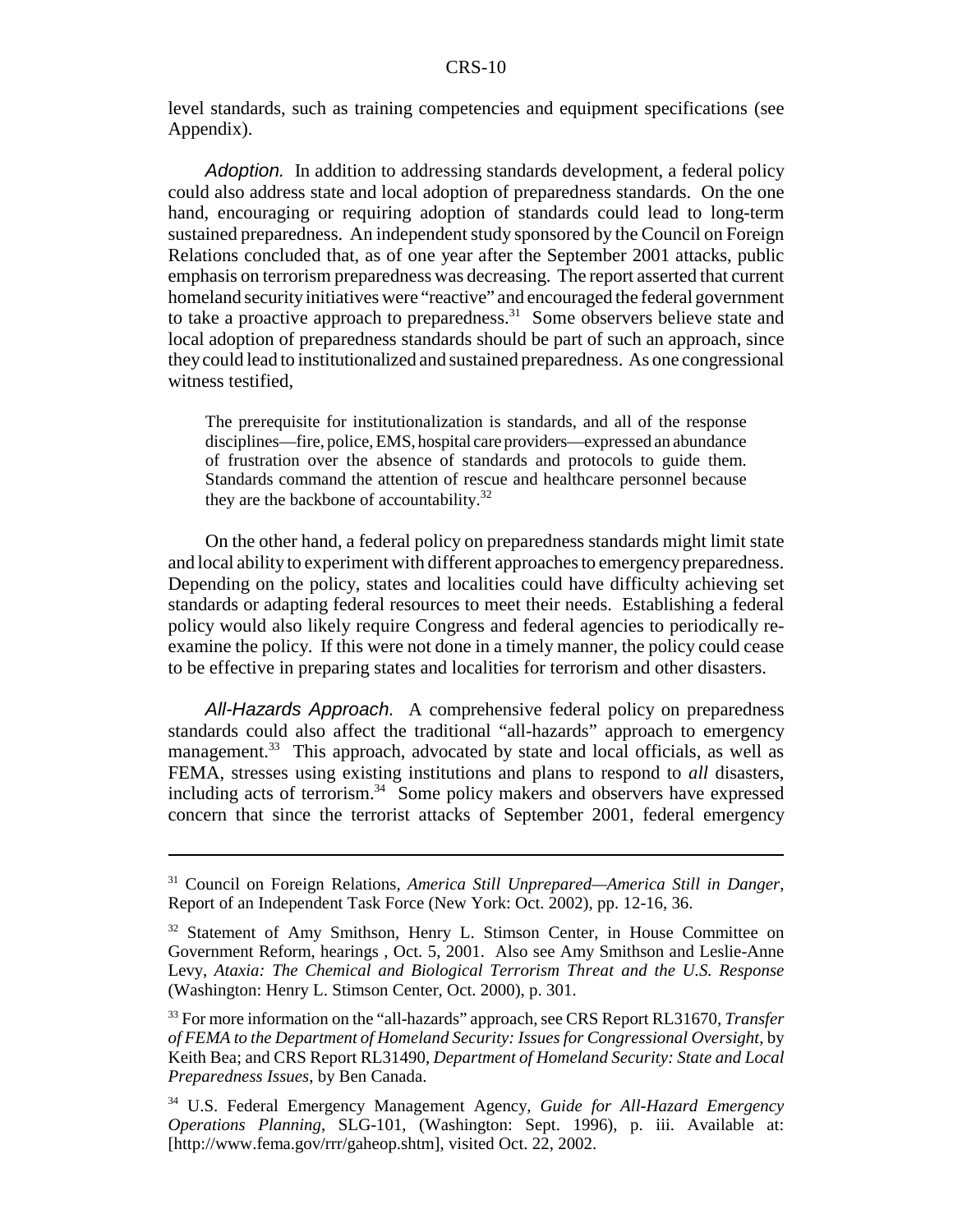management policies have focused too heavily on terrorism, diverting resources from preparing for natural disasters, such as floods, hurricanes, and tornadoes.<sup>35</sup> The incorporation of FEMA into the Department of Homeland Security (DHS), and transfer of existing resources to terrorism preparedness programs, are just two causes of concern for proponents of the all-hazards approach. The Bush Administration and others, however, do not believe the recent emphasis on terrorism preparedness will bring such negative consequences. Specifically with regard to FEMA's activities, the Administration emphasized that:

[The DHS] would continue FEMA's efforts to reduce the loss of life and property and to protect our nation's institutions from all types of hazards through a comprehensive, risk-based, all-hazards emergency management program of preparedness, mitigation, response, and recovery. And it will continue to change the emergency management culture from one that reacts to terrorism and other disasters, to one that proactively helps communities and citizens avoid becoming victims  $\ldots^{36}$ 

If Congress addresses the issue of preparedness standards, an issue could be how such policies would affect overall federal emergency management policy. Many of the issues raised in the debate over a homeland security department might also arise in a debate over preparedness standards. Implementation of standards oriented solely toward terrorism preparedness might cause concern among proponents of the allhazards approach. On the other hand, failure to implement such standards could leave the nation insufficiently prepared for terrorist attacks involving WMD.

## **Policy Approaches**

The 108<sup>th</sup> Congress could take at least four different approaches to preparedness standards: 1) maintain the status quo; 2) encourage development and adoption; 3) condition federal assistance; and 4) promulgate federal regulations. This section discusses selected aspects of each policy approach, including potential effectiveness, challenges, consequences, and other pertinent issues.

**Maintain the Status Quo.** There are a number of reasons why Congress might not take action on preparedness standards. Some observers suggest that state and local preparedness is sufficient in its current condition They point to the local, state, and federal response to the World Trade Center attacks of September 2001 as evidence of the adequacy of the nation's response capability. One analysis, for example, states:

In most respects, the response was similar to what might be expected following a major natural disaster, such as an earthquake, although the scale and nature of the World Trade Center disaster likely increased the attraction of outside groups. The point is simply that a national emergency management system was already

<sup>35</sup> James Lee Witt and Associates, *Department of Homeland Security and FEMA* (Washington: 2002), unpublished.

<sup>36</sup> Office of Homeland Security, *Department of Homeland Security* (Washington: GPO, June 2002), p. 11. Available at: [http://www.whitehouse.gov/deptofhomeland/book.pdf].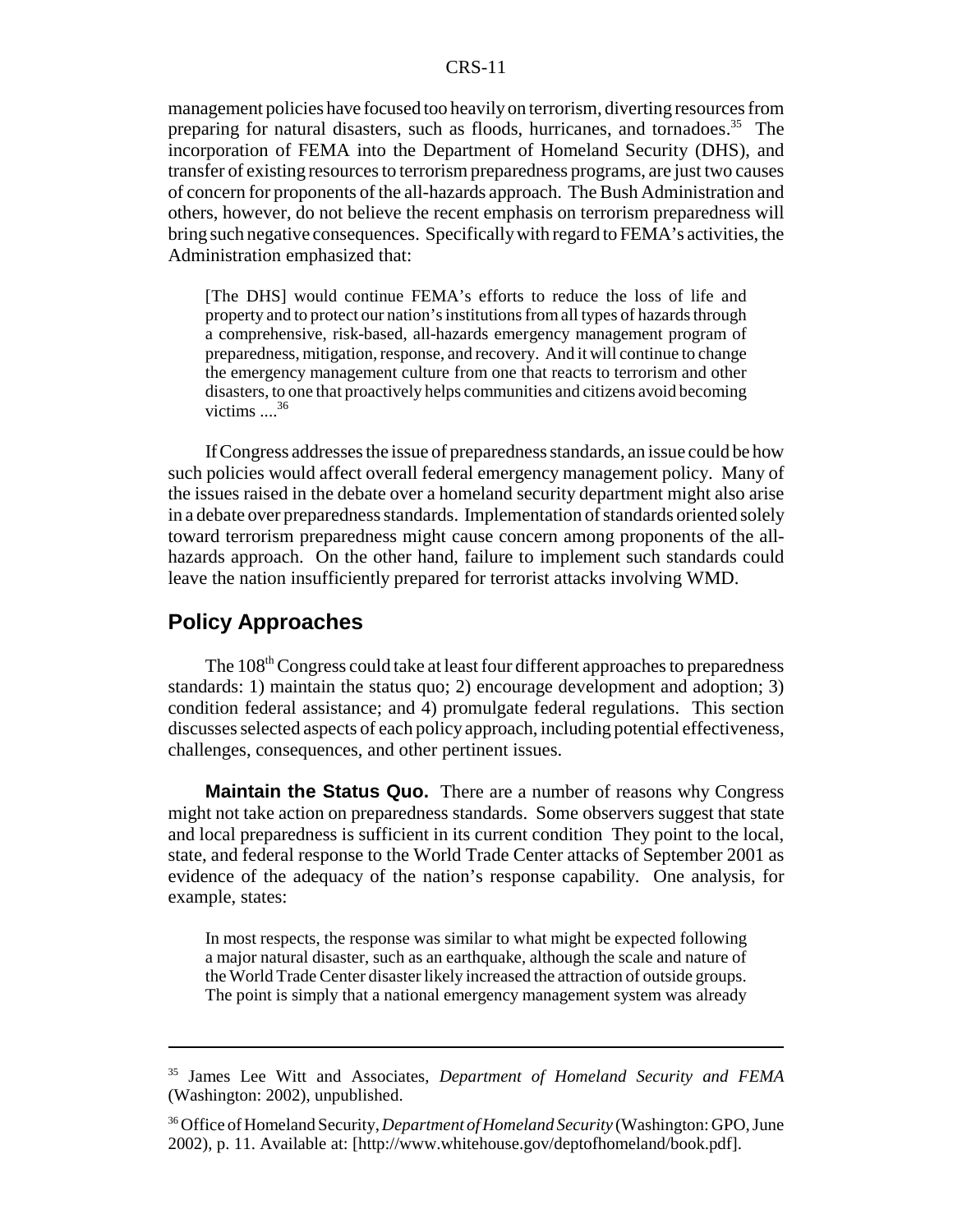in existence and offered remarkable capacity to respond to the events on September 11. The system was able to deal with a terrorist disaster.<sup>37</sup>

Another possible reason for maintaining the status quo is that current standards, and standards development activities, may be sufficient to meet national preparedness goals (see Appendix). As discussed above, some nongovernmental organizations and federal agencies maintain standards that could apply to homeland security efforts. Some of these institutions are developing new standards that specifically address preparedness for WMD attacks.

Some observers suggest the federal government might continue current efforts to develop training competencies and equipment standards (micro-level standards), but not establish broad performance goals (macro-level standards). They argue that the wide range of possible terrorist weapons and tactics, the countless number of potential targets, and the varying preparedness needs of different communities are just some of the factors that would complicate the process of defining national preparedness goals.

**Encourage Development and Adoption.** A policy approach of encouraging nongovernmental organizations and federal agencies to further develop preparedness standards, and encouraging states and localities to adopt the standards, would arguably be consistent with the Homeland Security Act of 2002. In the Act Congress affirms its commitment to voluntary consensus standards, stating that, "All standards activities of the Department shall be conducted in accordance with section 12(d) of the National Technology Transfer Advancement Act of 1995 ...."<sup>38</sup> This policy approach would essentially rely on the current system of nongovernmental and federal standards development using the voluntary consensus process. States and localities would then have discretion in choosing whether or not to adopt the standards.

A 1995 National Research Council (NRC) study concluded that the voluntary standards process is an effective means of meeting public needs, especially when federal agencies participate in the development process. It noted that while the voluntary consensus process could be slow, regulatory standards setting by federal agencies generally took even longer for several reasons: federal agencies may have limited time and resources; private interests can delay the process through the legal system; and, agencies face stringent administrative requirements. The NRC further observed that voluntary consensus standards are often as stringent and demanding as federal regulatory standards would be. This may be due to private incentives to set

<sup>37</sup> William L. Waugh, Jr. and Richard T. Sylves, "Organizing the War on Terrorism," *Public Administration Review*, Special Edition, Sept. 2002, p. 150.

 $38$  P.L. 107-296, sec. 102(g). The House Science Committee recommended this provision, stating that it wanted the new department to conform to the voluntary, consensus-based standards development process, and maintain the private sector's leading role in developing standards. See House Committee on Science, "Committee Views on H.R. 5005," available at: [http://www.house.gov/science/hot/homeland/committeevws.htm], visited Nov. 4, 2002.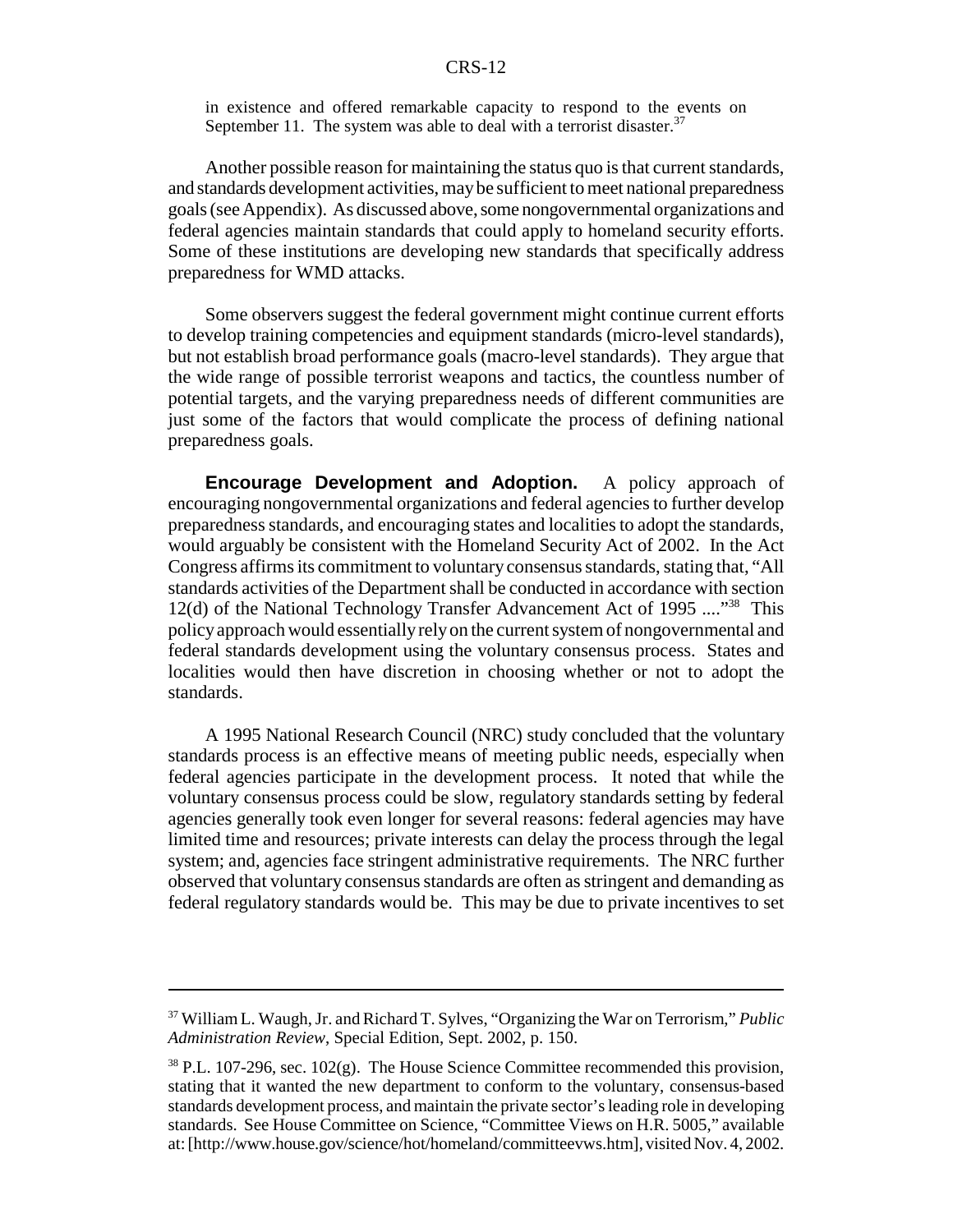high standards, such as forestalling government regulation, satisfying public demands, and reducing the risk of liability claims.<sup>39</sup>

Options for Encouragement. There are a number of ways Congress could encourage the development of standards. One option would be to consolidate into the Department of Homeland Security (DHS) federal programs that develop preparedness standards. As discussed above, several federal agencies presently develop, or facilitate the development of, preparedness standards. The Bush Administration proposed this option in its *National Strategy*, calling for the DHS to coordinate standards.40 This was also proposed in initial versions of the House and Senate DHS bills (H.R. 5005 and S. 2452).<sup>41</sup> Although the enacted law transferred FEMA and ODP to the new department, and instructed the DHS to conduct some activities pertaining to equipment standards, it did not consolidate into the DHS many relevant programs.<sup>42</sup> Excluded programs include those in the National Institute of Standards and Technology, Centers for Disease Control and Prevention, the Justice Department's National Institute of Justice, and other agencies (see Appendix). Consolidation of such programs into the DHS could result in a comprehensive approach to preparedness standards, and facilitate coordination with nongovernmental organizations.

Another option would be to increase grant funding to nongovernmental organizations to research and develop preparedness standards. Arguably, this option would take advantage of the organizations with considerable experience in standards development. Some organizations are already receiving federal grants for standards related projects. For example, the CDC, as part of its Centers for Public Health Preparedness program, funded a project at the Mailman School of Public Health at Columbia University to develop training competencies for public health workers responding to bioterrorism.43

Any initiatives to develop preparedness standards might also emphasize the involvement of state and local interests. Their involvement in the development process could lead to greater acceptance of new and existing standards among state and local public safety agencies. This would be consistent with the *National Strategy for Homeland Security*, which calls for improved intergovernmental coordination among federal, state, and local governments, and among the public safety agencies within each level of government.<sup>44</sup> The U.S. General Accounting Office has emphasized this point in its series of reports on homeland security: "Given the need

<sup>&</sup>lt;sup>39</sup> National Research Council, *Standards, Conformity Assessment, and Trade: Into the 21<sup>st</sup> Century* (Washington: National Academy Press, 1995), p. 56.

<sup>40</sup> Office of Homeland Security, *National Strategy for Homeland Security*, p. 11.

 $41$  H.R. 5005 (as introduced at the request of the Administration), sec. 301(4); S. 2452 (as reported June 24, 2002), sec. 103(a)(3)(F).

<sup>&</sup>lt;sup>42</sup> P.L. 107-296, sec. 232(b)(3), 312(c)(4), and 502(2)(A).

<sup>43</sup> A preview edition of the competencies is available at: [http://www.nursing.hs. columbia.edu/institute-centers/chphsr/btcomps.html], visited Oct. 28, 2002.

<sup>44</sup> Office of Homeland Security, *National Strategy for Homeland Security*, p. 13.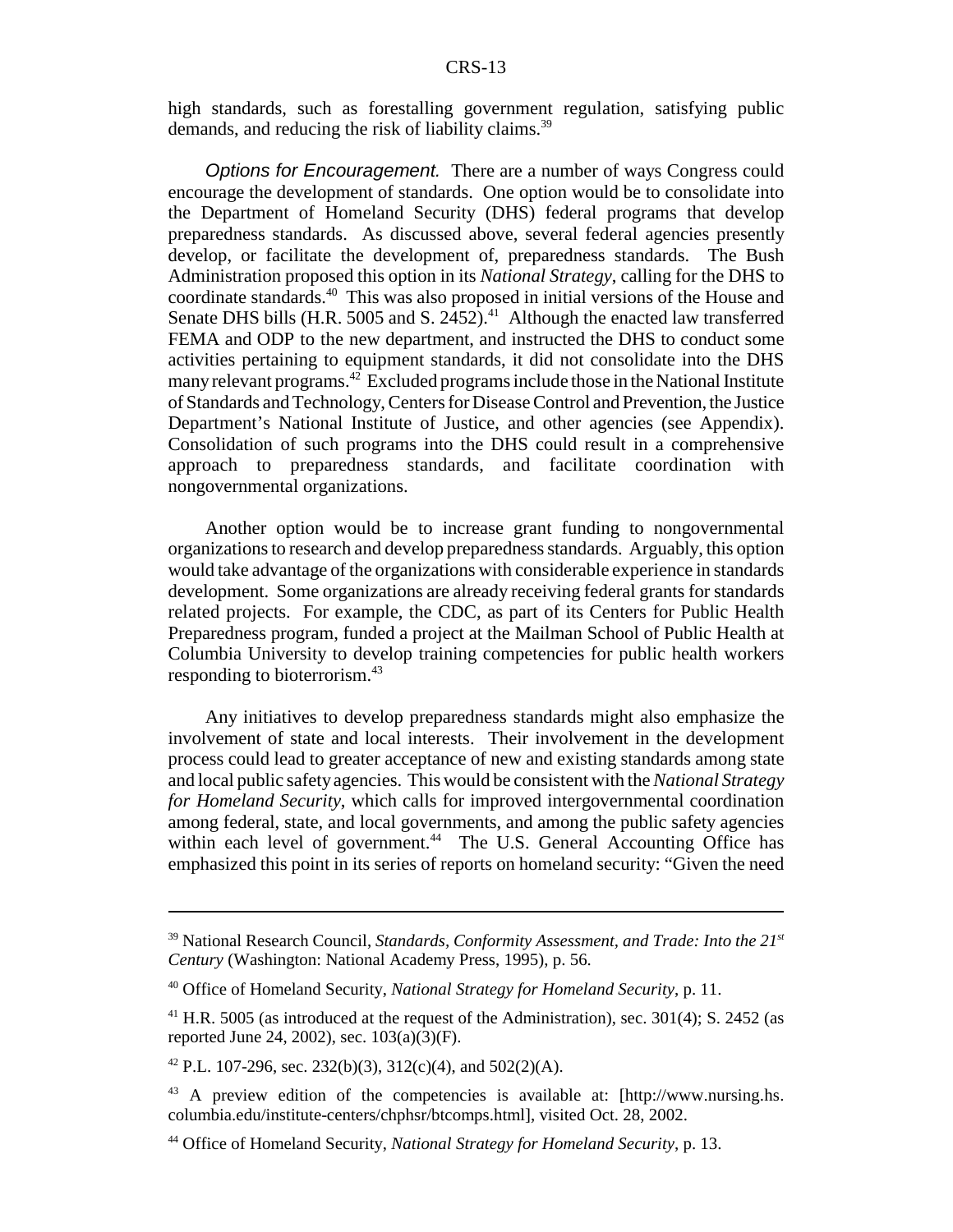for a highly integrated approach to the homeland security challenge, national performance goals and measures may best be developed in a collaborative way involving all levels of government and the private sector."45

Is This Enough? Were Congress to establish nationwide preparedness goals in legislation, or if the DHS advocated such goals, encouraging voluntary adoption of standards might not necessarily result in the desired level of preparedness. States and localities might not adopt voluntary standards for a variety of reasons, such as financial cost, disruption of current practices, assertion of state sovereignty, or little perceived benefit. This potential outcome is illustrated by the inconsistent use of the Incident Command System (ICS) across the nation. Although many government agencies and nongovernmental organizations recommend using ICS to coordinate emergency response, a survey by the National Emergency Management Association showed that ICS was not used consistently by the states. Some states mandate the use of ICS for all emergencies, while others mandate it only for selected types of emergencies, and still other states do not use it.<sup>46</sup>

**Condition Federal Assistance.** A more assertive policy approach would be to adopt emergency preparedness standards that states and localities must achieve as a condition for receiving federal assistance for terrorism preparedness. Congress has a long tradition of conditioning federal grants in legislation.<sup>47</sup> For example, Congress requires environmental impact statements to be completed for any federally funded project "... significantly affecting the quality of the human environment ...."<sup>48</sup> Federal agencies may also place conditions on the awarding of assistance. The Domestic Preparedness Program, administered by the Office for Domestic Preparedness, for example, requires recipients to complete a needs assessment before receiving funds, and equipment grants may only be used to purchase approved equipment.<sup>49</sup>

Conditioning preparedness assistance would require Congress or federal agencies to establish performance goals (macro-level standards) and possibly more specific operational and technical standards (micro-level standards). Some observers suggest that attaching such conditions to federal assistance is necessary to compel states and localities to achieve a minimum level of preparedness. As one analyst wrote:

<sup>45</sup> U.S. General Accounting Office, *Homeland Security: Effective Intergovernmental Coordination Is Key to Success*, GAO Report GAO-02-1011T (Washington: GAO, Aug. 2002), p. 13.

<sup>46</sup> National Emergency Management Association, "Trends in State Terrorism Preparedness" (Lexington, KY: Dec. 2001). Available at: [http://www.nemaweb.org/Trends\_in\_Terrorism\_ Preparedness/IncidentCommand.htm], visited Sept. 26, 2002.

<sup>&</sup>lt;sup>47</sup> The practice of conditioning federal grants in legislation is further discussed in CRS Report RL30778, *Federal Grants to State and Local Governments: Concepts for Legislative Design and Oversight*, by Ben Canada.

<sup>48</sup> P.L. 91-190; 83 Stat. 852.

<sup>49</sup> See ODP web site: [http://www.ojp.usdoj.gov/odp/].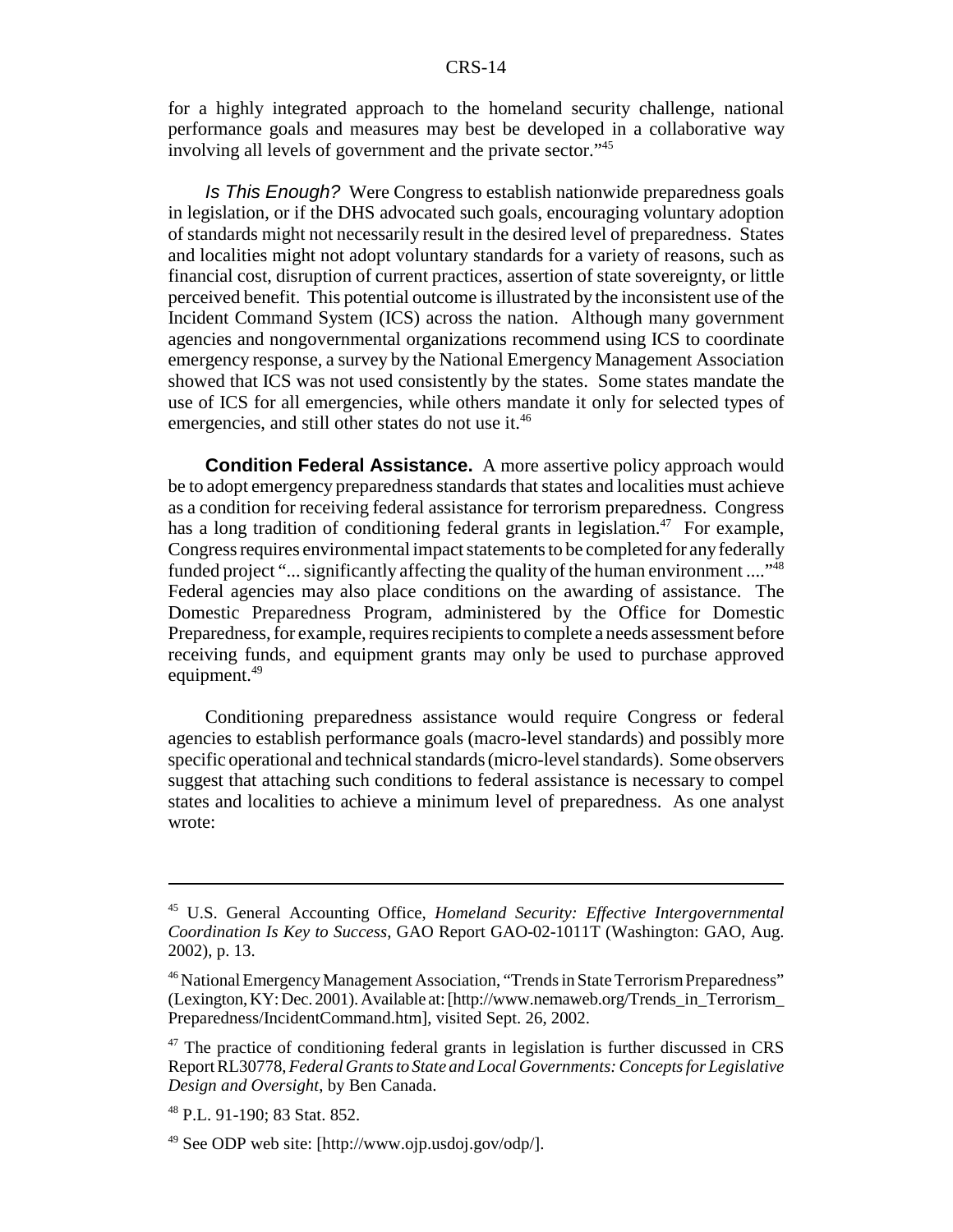The intergovernmental system has long been built on a clear bargain: the federal government provides benefits (whether money or flexibility) in exchange for state and local governments' achievement of prescribed standards. In federal homeland security grants to state and local governments, therefore, the critical issue is not so much whether the federal government can—and should—define standards. It is what those standards ought to be—and how much flexibility state and local governments ought to be allowed in meeting them.<sup>50</sup>

Options for Conditioning Grants. The approach taken to conditioning preparedness grants would directly impact the flexibility states and localities have with the use of federal funds. If the federal government required grant recipients to adhere to established operational and technical standards (micro-level standards) they would likely have less discretion in meeting standards and using federal funds. This could force some states and localities to alter their existing emergency response plans, replace equipment, and increase training, which could be a significant financial burden, even with federal assistance. Sparsely populated communities, or those perceiving themselves at little risk of a terrorist attack, might decline federal funds to avoid having to adhere to specific standards. Requiring grant recipients to meet operational and technical standards, however, would arguably be an effective way of getting states and localities to adopt federally approved standards. Given the currently high level of public concerns over terrorism preparedness, states and localities reluctant to accept federal funds with attached conditions might be more likely to accept the preparedness funds.

It is possible that federal establishment of performance goals (macro-level standards) could strike a balance between the competing needs for flexibility and accountability. Some performance measurement analysts suggest that governmentestablished performance goals can hold states and localities accountable for results. If the goals are achieved, arguably, the government could allow flexibility in state and local activities.<sup>51</sup> This principle could apply to federal assistance for terrorism preparedness—Congress or federal agencies could establish preparedness goals, and states and localities would have discretion in determining how to achieve those goals. Some observers have called upon the federal government to take such action. One congressional witness testified on the need to establish preparedness goals, saying, "While we acknowledge the varying needs of individual communities and the diverse threat levels each may or may not confront, we do not think that it is unreasonable to establish a baseline of readiness that all communities should strive to attain ...."<sup>52</sup>

Concerns in Conditioning Grants. As with the encouragement approach, conditioning federal assistance may not be adequate to meet congressional goals. States and localities might not participate in federal preparedness programs with

<sup>50</sup> Kettl, *Promoting State and Local Government Performance*, p. 10.

<sup>51</sup> Harry P. Hatry, *Performance Measurement: Getting Results* (Washington: The Urban Institute Press, 1991), p. 171.

<sup>52</sup> Statement of Paul M. Maniscalco, Past President, National Association of Emergency Medical Technicians, U.S. Congress, House Armed Services Committee, Military Procurement Subcommittee, *Crisis Response Capabilities to Domestic Acts of Terrorism Related to Weapons of Mass Destruction*, hearings, 107<sup>th</sup> Cong., 2<sup>nd</sup> sess., March 5, 2002.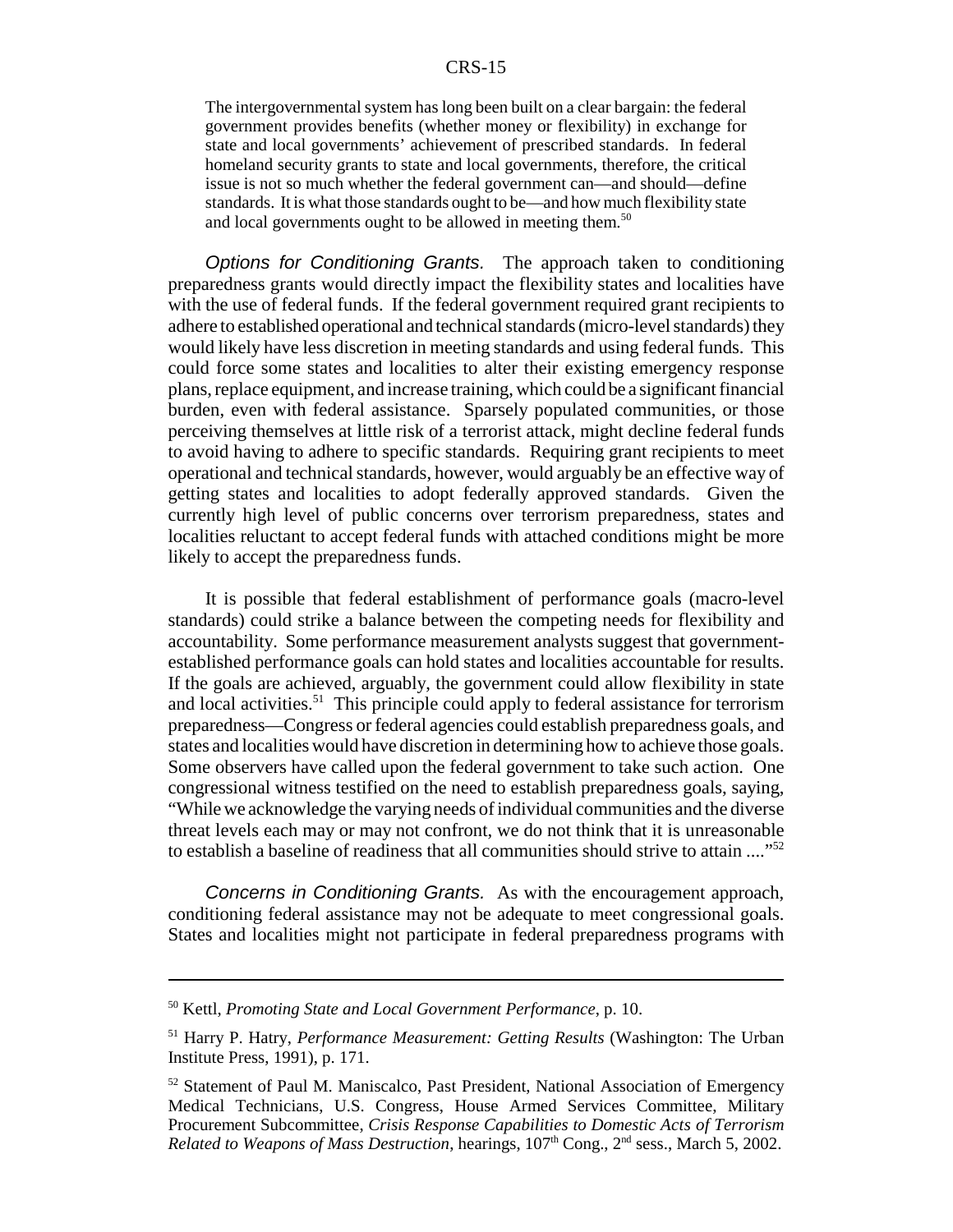stringent standards. Establishing preparedness goals also brings up the challenge of defining preparedness. Initiatives to establish preparedness goals would likely have to consider a wide array of factors, including risk analyses,  $53$  state and local response capabilities, and financial cost (including long-term maintenance costs for equipment and training). Such challenges could complicate the process of defining a preparedness baseline and reduce the potential usefulness of such a definition.

Conditioning federal assistance might also require Congress and federal agencies to consider a system of rewards and penalties for grant recipients. Grant programs may include rewards for meeting or exceeding standards, such as increased funding or regulatory flexibility. They may also set penalties for failing to meet standards, such as reduced funding or possible termination of the grant. Such a system would not only affect the level of accountability, but also the level of public safety. If a state failed to achieve a preparedness standard, would it receive less funding? If yes, how would the reduction in federal assistance affect the state's level of preparedness? Would states that achieve standards receive more federal assistance? If so, on what basis would more assistance be justified? These are just some questions that could be raised.

**Promulgate Federal Regulations.** Were Congress to assign a high priority to the development and implementation of preparedness standards, it could direct federal agencies to promulgate federal regulations. Arguably, incorporating preparedness standards into regulations could facilitate widespread compliance, since the regulations are enforceable under law. On the other hand, developing and enforcing such regulations would likely present several challenges.

A number of federal agencies enforce regulations addressing public health and safety, including the Environmental Protection Agency (EPA), National Highway and Traffic Safety Administration (NHTSA), and Occupational Safety and Health Administration (OSHA).<sup>54</sup> The HAZWOPER standard, mandated by Congress in the Superfund Amendments and Reauthorization Act of 1986, is an example of a regulatory standard for first responders.<sup>55</sup> Congress has recently used this policy approach to address infrastructure security issues. The "Public Health Security and Bioterrorism Preparedness Act of 2002," passed by Congress in June 2002, required community water systems serving more than 3,300 people to complete a vulnerability assessment and develop an emergency response plan. The legislation also lists some specific guidance for states and localities to follow.<sup>56</sup>

<sup>53</sup> For more information on risk analysis, see CRS Report RS21348, *Risk Assessment in the President's National Strategy for Homeland Security*, by Robert Buschmann.

<sup>54</sup> National Research Council, *Standards, Conformity Assessment, and Trade*, pp. 16-17.

<sup>&</sup>lt;sup>55</sup> The Act instructed the Secretary of Labor to promulgate regulations for the health and safety of workers engaged in hazardous waste operations. Congress required the regulations to address site analysis, training, medical surveillance, protective equipment, and emergency response, among other activities. P.L. 99-499, sec. 126; 100 Stat. 1690.

<sup>56</sup> P.L. 107-188, sec. 401. See also CRS Report RL31294, *Safeguarding the Nation's Drinking Water: EPA and Congressional Actions*, by Mary Tiemann, and CRS Report (continued...)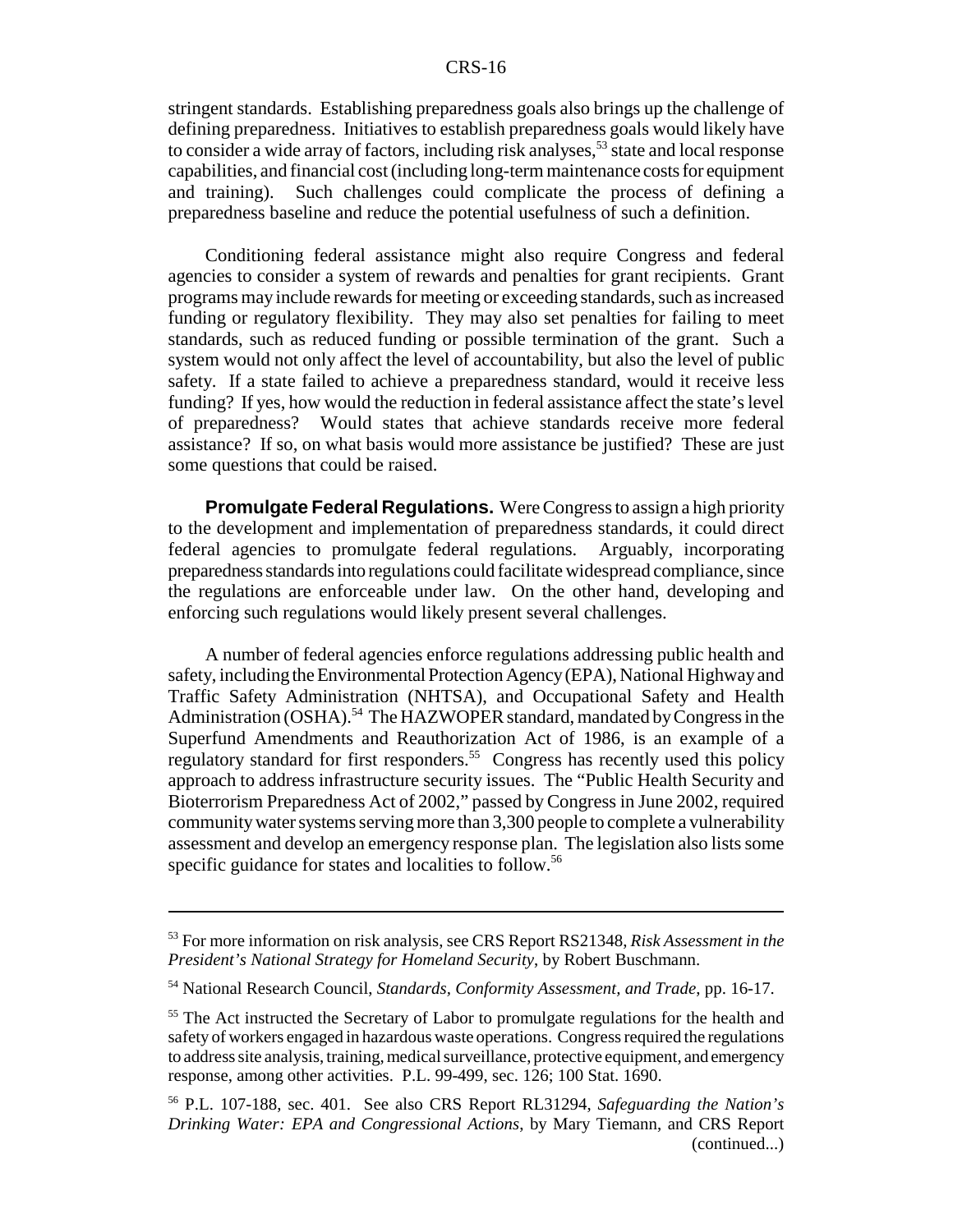Options for Promulgating Regulations. Were Congress to take a regulatory approach (or condition grants), it might have to consider whether federal agencies would develop new standards or adopt existing standards that are currently voluntary. Federal agencies might develop new preparedness standards through the federal rulemaking process if current standards used by states and localities do not satisfy congressional goals for preparedness, or if there is a perceived urgent need for new standards.<sup>57</sup>

The Bush Administration is undertaking efforts to incorporate more sciencebased procedures into federal rulemaking, such as cost-benefit analysis, risk assessment, and peer review.<sup>58</sup> These efforts may make the federal regulatory process more open to interested stakeholders. In the context of preparedness standards, a more open federal rulemaking process could lead to greater credibility in the first responder community, and give states and localities more flexibility in meeting local preparedness needs.

There are also reasons why federal agencies might incorporate existing voluntary standards as federal regulations. First, some nongovernmental organizations, such as the NFPA, have more experience in developing preparedness standards. Such organizations have the necessary expertise and resources, and are familiar with standards development processes. Second, it would be consistent with the congressional policy established in the section  $102(g)$  of the Homeland Security Act of 2002, which affirms the practice of federal agencies adopting voluntary consensus standards for regulatory purposes (when practicable).59 Nongovernmental organizations generally use the voluntary consensus approach, applying principles of due process, which could increase the credibility of federal regulations in the first responder community. This approach could also afford states and localities more flexibility in adapting to local preparedness needs, although it would be premature to reach a conclusion at this preliminary stage of policy development.

Some observers believe that existing federal regulations can provide a starting point for developing preparedness standards. They argue that the existing HAZWOPER standard for hazardous materials response, which is promulgated in OSHA regulations, could be modified to meet identified needs. $60$  One analysis concluded,

<sup>56 (...</sup>continued)

RS21026, *Terrorism and Security Issues Facing the Water Infrastructure Sector*, by Claudia Copeland and Betsy Cody.

<sup>57</sup> Office of Technology Assessment, *Global Standards*, p. 104.

<sup>58</sup> U.S. Office of Management and Budget, Office of Information and Regulatory Affairs, *Presidential Review of Agency Rulemaking by OIRA*, Memorandum for the President's Management Council (Washington: Sept. 20, 2001). For more information, see CRS Report RL31207, *Federal Regulatory Reform: An Overview*, by Gary L. Galemore.

<sup>&</sup>lt;sup>59</sup> P.L. 107-296, sec. 102(g). Also see P.L. 104-113, sec. 12(d)(1); 110 Stat. 783.

<sup>60 29</sup> CFR 1910.120.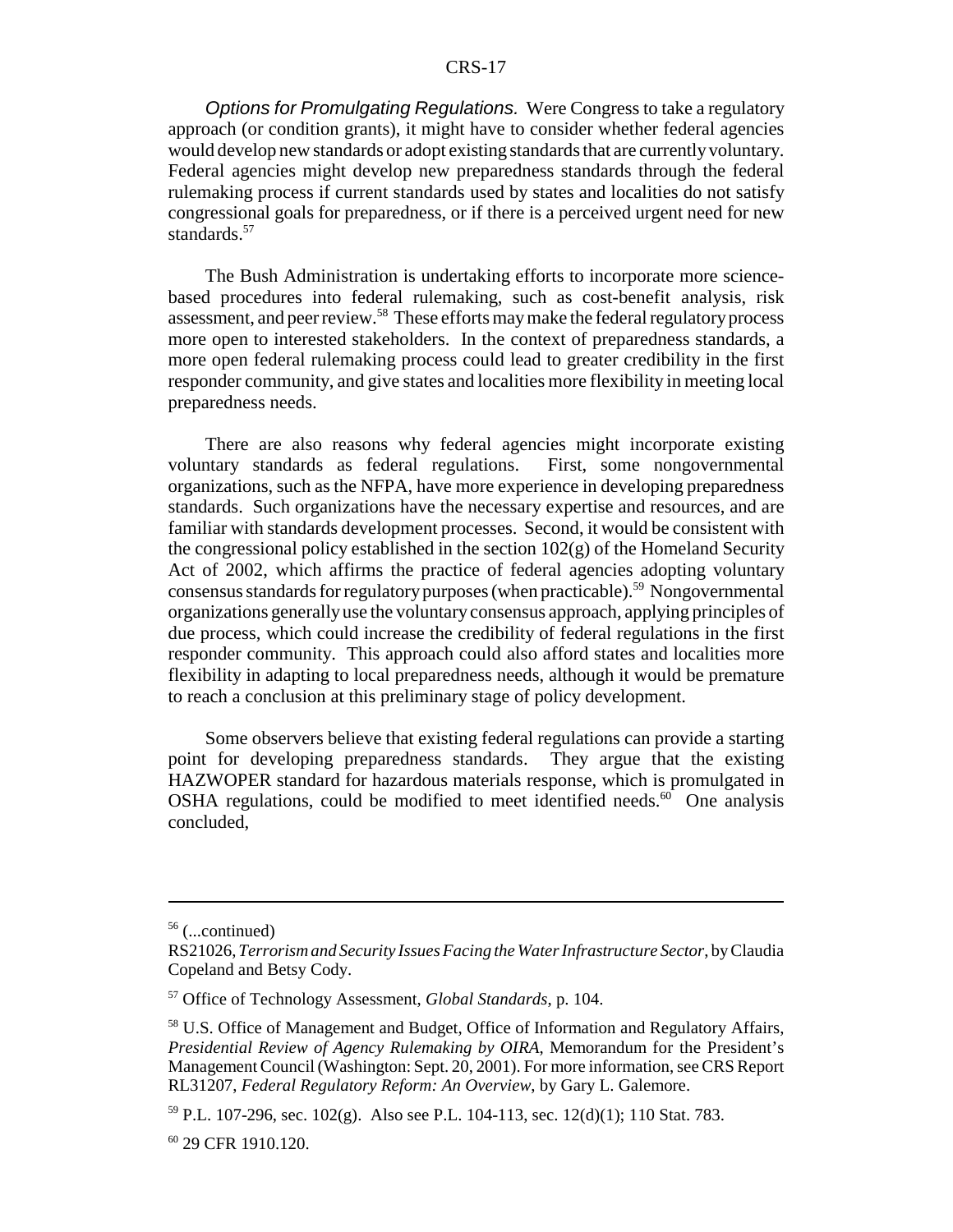[HAZWOPER] is a comprehensive standard directly appropriate and applicable to destructive terrorist incidents. It is based upon a proactive worker protection approach intended to assure that all response personnel are protected at an established minimum level ... In addition, the standard provides a comprehensive integrated framework to address nearly all the worker and public protection issues including monitoring, medical surveillance, personal protective equipment, decontamination, training, site safety and health plans, control zones, site access, responsible safety and health officials, contractors, and subcontractors, and several other equally important aspects.<sup>61</sup>

Although some observers believe HAZWOPER is solid foundation for developing regulations for WMD response, others note that it was created to address hazardous materials accidents, not large-scale terrorist attacks involving WMD. Several issues would likely have to be resolved before HAZWOPER could be applied to terrorism preparedness, such as training competencies for support personnel and volunteers, and incident commanders' familiarity with the standard. $62$ 

Because states and localities can take vastly different approaches to satisfying regulations, Congress would likely have to consider how much flexibility regulations would afford states and localities, and how federal agencies would enforce the regulations. The establishment of Local Emergency Planning Committees (LEPCs) by the states illustrates the various ways in which congressional mandates can be applied. The Emergency Planning and Community Right-to-Know Act of 1986 instructed each state to create a State Emergency Response Commission, which, in turn, created a Local Emergency Planning Committee (LEPC).<sup>63</sup> Although the LEPCs were designed to prepare communities for chemical accidents, states and localities have come to use them for a diverse range of functions. Some LEPCs focus only on chemical accidents, whereas others focus on all potential hazards facing a community. The committees also have shown various levels of activity and capability; some have ongoing projects and interactions with the community, while others exist in name only.<sup>64</sup> A similar pattern could arise if federal agencies incorporated preparedness standards into regulations.

Is This Too Much? Establishing and enforcing mandatory regulations for emergency preparedness would likely raise a number of federalism issues. For example, states and localities might argue that federal preparedness regulations

<sup>61</sup> National Institute of Environmental Health Sciences, *Learning from Disasters*, p. 39.

<sup>62</sup> Ibid., pp. 33, 40.

 $63$  P.L. 99-499, sec. 301, sec. 303; 100 Stat. 1729. For more information, see CRS Report RL30798, *Environmental Laws: Summaries of Statutes Administered by the Environmental Protection Agency*, coordinated by Martin R. Lee.

<sup>&</sup>lt;sup>64</sup> U.S. Environmental Protection Agency, Office of Solid Waste and Emergency Response, "The Role of Local Emergency Planning Committees (LEPCs) and Other Local Agencies in the Risk Management Program of Clean Air Act (CAA) Section 112(r)" (Washington: March 1998). Available at: [http://www.epa.gov/swercepp/pubs/rmp-imp/lepc\_rpt.html], visited Oct. 23, 2002. Also see Michael K. Lindell and Marna J. Meier, "Effectiveness of Community Planning for Toxic Chemical Emergencies," *Journal of the American Planning Association*, Spring 1994, pp. 222-234.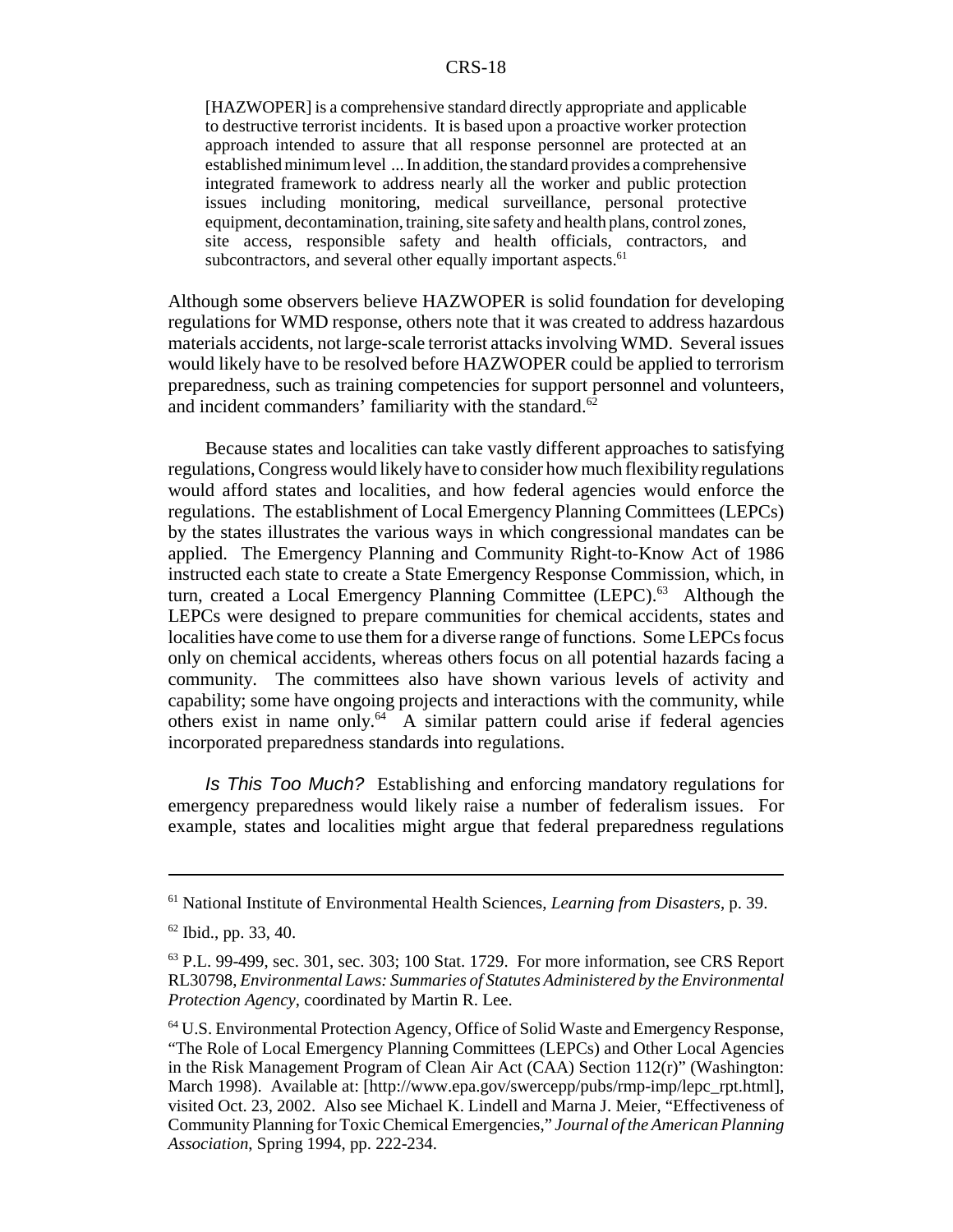would present an unfunded mandate. The "Unfunded Mandates Reform Act of 1995" (UMRA) established procedures intended to limit Congress and federal agencies from imposing requirements on states and localities without providing funds to pay for the cost of compliance.<sup>65</sup> The law, however, does not prohibit legislation or regulations that are unfunded (or under-funded), and permits exemptions for national security needs.<sup>66</sup> Congress may find that the threat of terrorism justifies mandating standards. Dissenting states, however, may use the judicial review procedures laid out in UMRA to challenge any regulations as unfunded mandates.<sup>67</sup>

Issues such as preemption of state laws and interference with current emergency management practices might also be raised. States may oppose federally created standards that are more stringent than current standards, thus preempting state and local regulations. More stringent regulatory standards could pose a significant burden, since equipment may need to be replaced, training retaken, and facilities modified. State and local officials have created response plans and established intergovernmental partnerships to address their unique needs with their available resources. Some states might strongly oppose such regulations, arguing that, among other things, terrorism-focused regulations would divert emergency management resources away from other public safety concerns, such as preparedness for reoccurring natural hazards.

<sup>65</sup> P.L. 104-4; 109 Stat. 48. For more information, see CRS Report RS20058, *Unfunded Mandates Reform Act Summarized*, by Keith Bea and Richard S. Beth.

<sup>66 2</sup> U.S.C. 658a. Also see 2 U.S.C. 1503.

<sup>67 2</sup> U.S.C. 1571.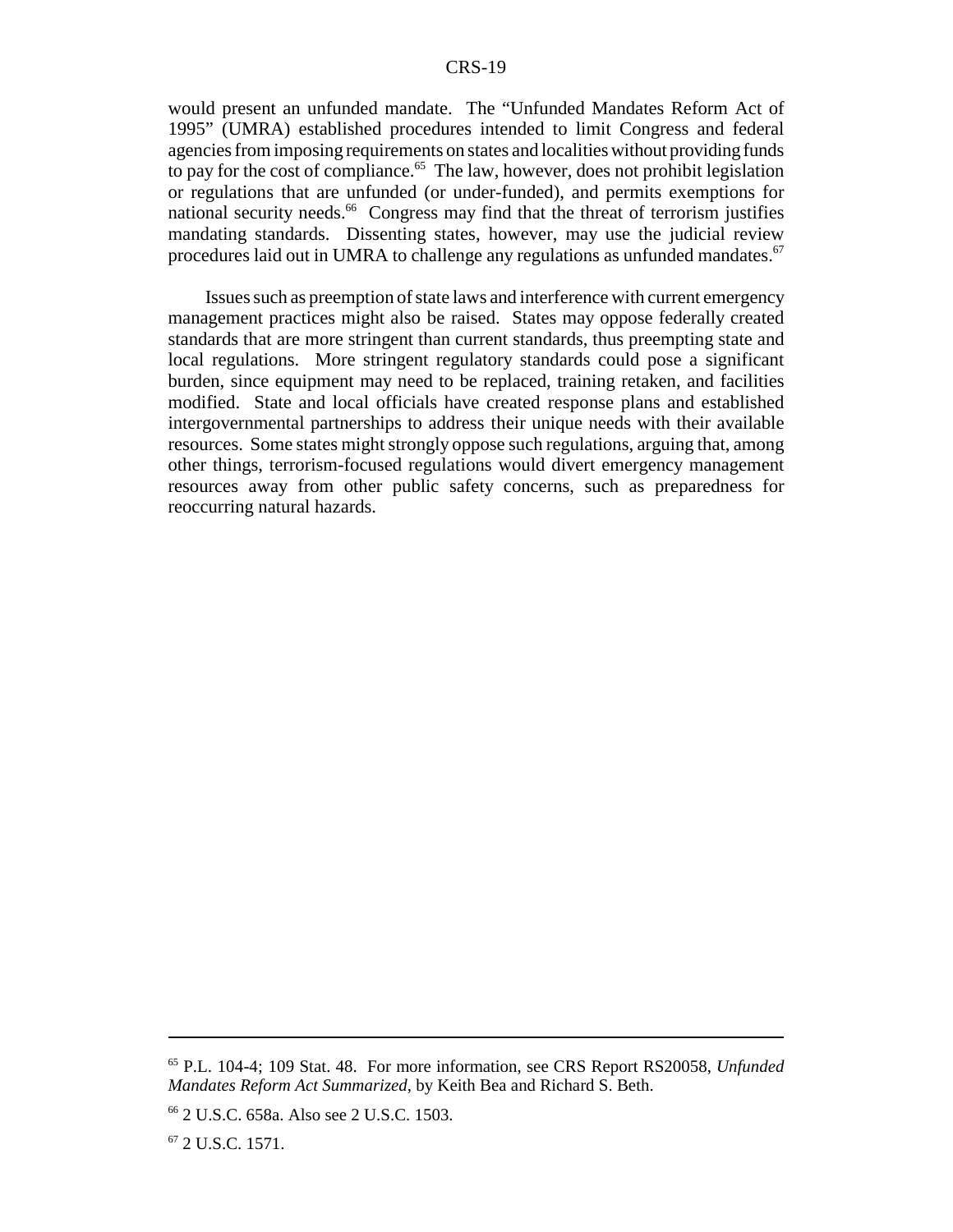# **Appendix: Current Standards and Development Activities**

This appendix briefly describes selected nongovernmental organizations and federal agencies that are developing new terrorism preparedness standards, or maintain standards that *may* be used for terrorism preparedness. It is not a comprehensive listing, but a selection of examples pertinent to the scope of this report. Nearly all new initiatives focus on micro-level standards, including operational procedures, training competencies, and equipment specifications.

#### **Nongovernmental Organizations.**<sup>68</sup>

National Fire Protection Association (NFPA). Arguably, the most active standards developing organization for the first responder community is the NFPA. Many of its efforts address fire safety and prevention, but also address a number of standards that apply to terrorism preparedness. NFPA currently has several standards for the management and organization of emergency management agencies, such as NFPA 1600, the "Standard for Disaster/Emergency Management and Business Continuity Programs." It also maintains many specific operational and equipment standards for responding to hazardous materials incidents that may apply to terrorism preparedness. ANSI has accredited the NFPA as a standards developing organization, indicating that NFPA's procedures include due process requirements.<sup>69</sup>

National Association of County and City Health Officials (NACCHO) and Association of State and Territorial Health Officials (ASTHO). These organizations, and others, are presently working with the Centers for Disease Control and Prevention (CDC) to identify and define the core capacities needed by state and local public health systems to prepare for bioterrorism.<sup>70</sup> These capacities will address such public health functions as surveillance, laboratory identification, communication, and mobilization. This effort, known as the Bioterrorism Preparedness and Response Program, also seeks to build a consensus for the identified capacities and determine priorities for state and local improvements.<sup>71</sup> NACCHO and ASTHO, as well as other related nongovernmental organizations, also participate in other standards setting activities that are sponsored by the CDC, including the National Public Health Performance Standards Program (discussed below).

<sup>&</sup>lt;sup>68</sup> This section does not discuss nongovernmental organizations that seek to accredit public safety agencies, such as the Commission on Fire Accreditation International (CFAI), Commission on Accreditation of Law Enforcement Agencies (CALEA), and Joint Commission on Accreditation of Health Organizations (JCAHO). Although these organizations develop preparedness standards, their focus is on general service improvement, not specifically terrorism preparedness.

 $^{69}$  For more information on these codes, see the NFPA web site: [http://www.nfpa.org].

<sup>70</sup> Other participating organizations include the Association for Professionals in Infection Control (APIC) and the Association of Public Health Laboratories (APHL).

 $71$  For more information on this program, see the NACCHO web site: [http://www.naccho.org/project63.cfm], visited Oct. 28, 2002.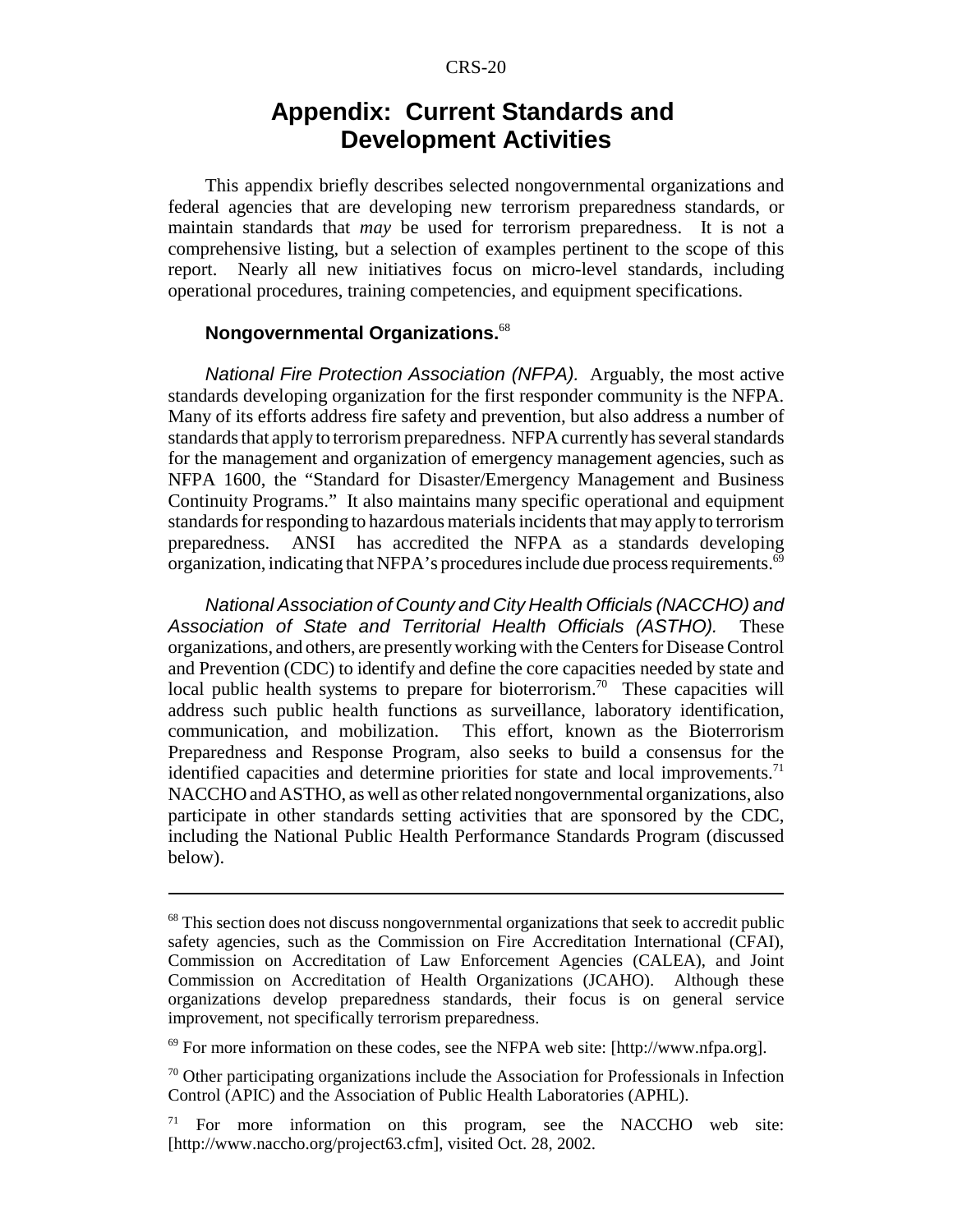#### **Federal Programs.**

Federal Emergency Management Agency (FEMA). FEMA is presently using existing standards, and seeking to develop new ones, to better prepare states and localities for all disasters, including terrorist attacks. Arguably, the most significant is the Emergency Management Accreditation Program (EMAP), which FEMA developed in coordination with the National Emergency Management Association (NEMA). This voluntary accreditation program allows states to assess their own capabilities compared to a comprehensive set of standards (called the "EMAP Standard") that address nearly all emergency management functions. FEMA believes that EMAP can serve as a catalyst for state and local governments to enhance their emergency management capabilities, and adhere to recognized preparedness standards.72

FEMA's Office of National Preparedness (ONP) is also undertaking standards development activities. Among other programs, ONP is presently implementing a National Capability Assessment Program that includes a comprehensive baseline assessment of the capabilities of state emergency management programs. One goal of the program is to compare existing capabilities to established preparedness standards to determine where federal assistance is most needed.

Office for Domestic Preparedness (ODP). The ODP, currently in the Justice Department, focuses exclusively on preparing states and localities for terrorist attacks. The office, which will be transferred to the Border and Transportation Security directorate of the new Homeland Security Department, applies standards to some of its assistance programs. ODP's equipment grants program, for example, only allows recipients to purchase equipment that has been evaluated and approved.<sup>73</sup> The selected equipment was identified by the InterAgency Board for Equipment Standardization and InterOperability (discussed below).

In response to the perceived threat from WMD attacks, ODP developed a compilation of basic guidelines for state and local first responders. The guidelines address such responder communities as law enforcement, fire service, EMS, hazardous materials, and public works. While ODP explicitly states that the guidelines are not official standards, the document may serve as a source for future federal efforts to develop standards for WMD response.74

National Institute of Justice (NIJ). The NIJ, within the Justice Department, conducts several programs to develop equipment standards. Arguably the Institute's best known standards program is AGILE, which seeks to develop interoperability

<sup>72</sup> For more information on EMAP, see:[http://www.emaponline.org].

<sup>&</sup>lt;sup>73</sup> For more information on this program, see ODP web site:  $[http://www.ojp.usdoj.gov/ody/$ grants/equipment.htm], visited Oct. 22, 2002.

<sup>74</sup> U.S. Department of Justice, Office for Domestic Preparedness, *Emergency Responder Guidelines* (Washington: August 2002). Available at: [http://www.ojp.usdoj.gov/odp/ docs/EmergencyRespGuidelinesRevB.pdf], visited Oct. 22, 2002.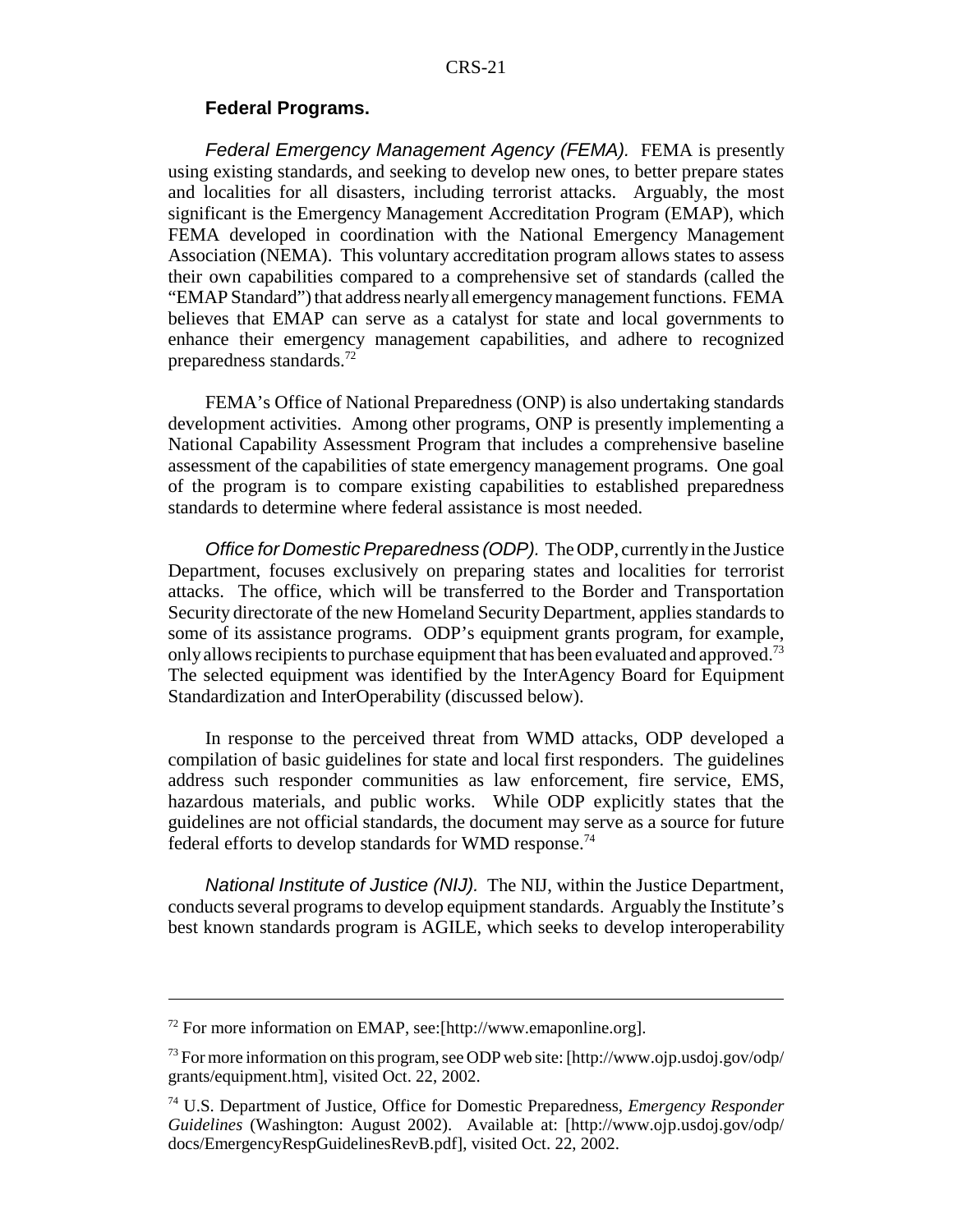standards for communications equipment used by law enforcement agencies.<sup>75</sup> The NIJ has also issued standards for types of equipment used by law enforcement and other first responders, including equipment for personal protection, detection, and decontamination. It is also conducting several "Critical Incident Technology Programs" that research procedures and equipment used in response to terrorist attacks and other critical incidents. These projects address such areas as urban search and rescue technology requirements, bomb disposal techniques, and incident command systems.76

Centers for Disease Control and Prevention (CDC). The CDC is presently undertaking a number of standards development activities in coordination with a several nongovernmental organizations. The CDC's National Public Health Performance Standards Program (NPHPSP) seeks to develop standards for state and local public health systems. The stated goal of the program is, "To improve the practice of public health by providing leadership in research, development, and implementation of science based performance standards." The NPHPSP is designed for state and local officials, as well as policy-making bodies, to assess the overall quality of service, including preparedness for bioterrorism.<sup>77</sup>

The CDC administers the Centers for Public Health Preparedness program (CPHP), in which it partners with academic institutions to develop training programs, and undertake other efforts, to improve public health preparedness. While standards development is not among the primary goals of this program, some institutions are seeking to develop competencies for public health officials, which could be applied to preparedness efforts.78 For example, in response to the perceived threat of bioterrorism, the CDC is funding a project at the Mailman School of Public Health at Columbia University to develop a set of competencies for public health workers responding to bioterrorism.79

The CDC has also partnered with other organizations to produce operational guides intended to provide state and local public health officials with a blueprint for preparing for bioterrorism. Standardization is not an explicit goal of these documents, but they effectively serve as common guidelines for officials to follow. Examples of such documents include the *Bioterrorism Readiness Plan: A Template for Healthcare Facilities* and *Planning Guidance for State Public Health Officials*. 80

<sup>75</sup> See AGILE web site: [http://www.agileprogram.org/], visited Dec. 18, 2002.

<sup>76</sup> The NIJ web site is: [http://www.ojp.usdoj.gov/nij/], visited Dec. 18, 2002.

<sup>7 7</sup> For an overview of the NPHPSP, see the CDC web site: [http://www.phppo.cdc.gov/nphpsp/] and National Association of County and City Health Officials web site: [http://www.naccho.org/project48.cfm], visited Oct. 28, 2002.

<sup>78</sup> For more information on this program, see the CDC web site: [http://www.cdc.gov/ programs/bio9.htm], visited Oct. 28, 2002.

<sup>79</sup> A preview edition of the competencies is available at: [http://www.nursing.hs. columbia.edu/institute-centers/chphsr/btcomps.html], visited Oct. 28, 2002.

 $80$  These documents, and others, are available at: [http://www.bt.cdc.gov/HealthProfessionals/ index.asp], visited Oct. 28, 2002.